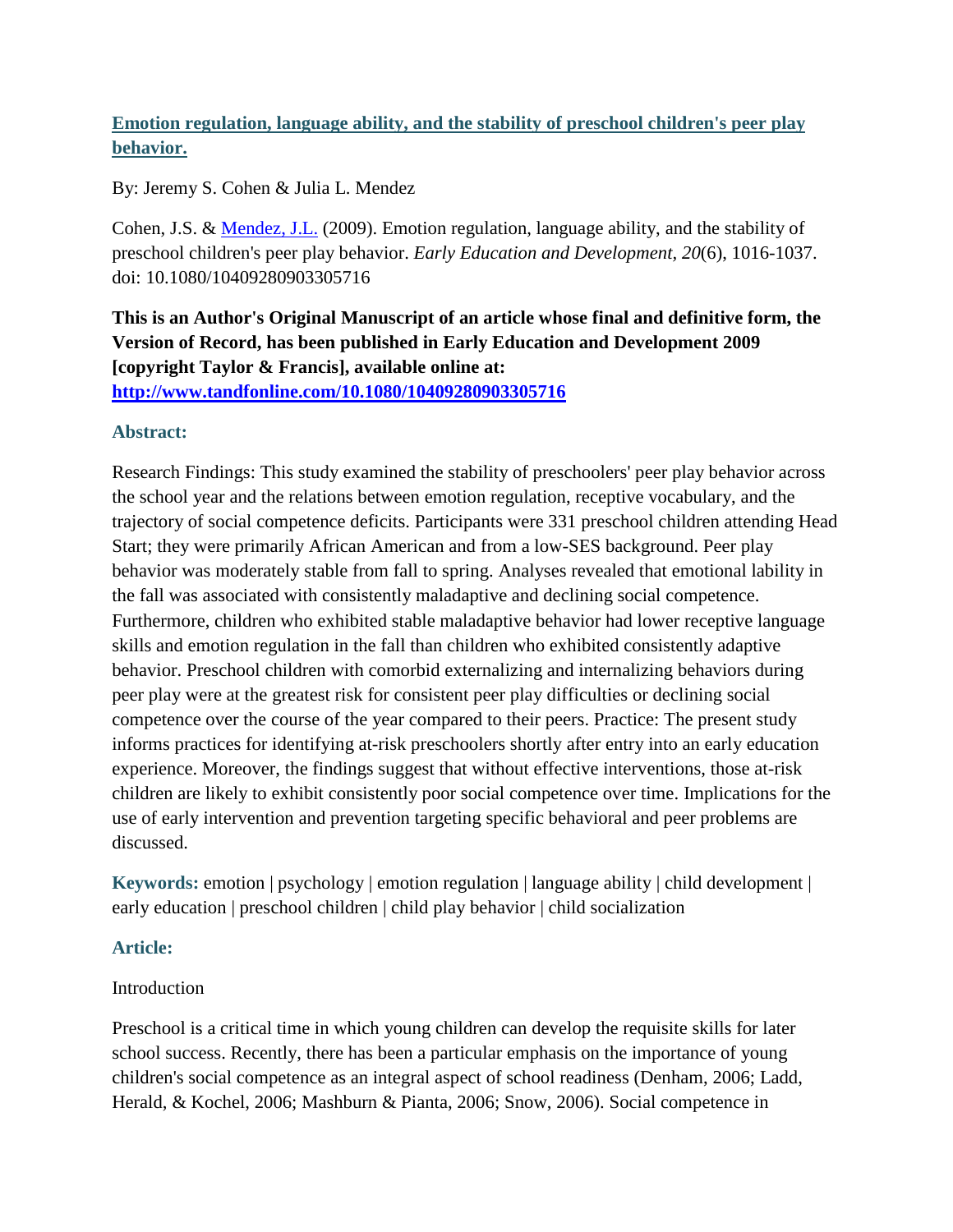preschool is largely manifested and developed in the context of peer play. Young children must successfully navigate their way through a number of social tasks that are integrated into the initiation and maintenance of peer play (Dodge, Pettit, McClaskey, & Brown, 1986; Guralnick, 1993). Such tasks include engaging in and initiating activities with peers, responding appropriately to social cues, and coping with social conflict (Guralnick, 1993; Ladd et al., 2006). The preschool environment provides young children with many opportunities to interact with their peers and develop positive social skills. Raver and Zigler (1997) suggested that early intervention programs may serve as a context in which children can develop and hone prosocial behaviors. Although their article spurred research into children's social competence, there is still limited research investigating how social competence changes in preschool, particularly among children with low-SES backgrounds (Mendez, Fantuzzo, & Cicchetti, 2002).

Positive peer relationships in early childhood are not only associated with peer acceptance (i.e., Fantuzzo, Coolahan, Mendez, McDermott, & Sutton-Smith, 1998), but also with positive learning behaviors, including competence motivation, attention, and persistence (Coolahan, Fantuzzo, Mendez, & McDermott, 2000). Conversely, negative peer relationships in early childhood have been associated with lower peer acceptance and a host of problematic classroom behaviors, such as hyperactivity and inattention (Coolahan et al., 2000; Fantuzzo et al., 1998). Consistently elevated levels of aggression, particularly physical aggression, have been associated with multiple negative outcomes as children grow older, including poor social adjustment and academic functioning, dropping out of school, criminality, and psychopathology (Brame, Nagin, & Tremblay, 2001; Campbell et al., 2006; Huesmann, Dubow, & Boxer, 2009; Parker & Asher, 1987). Although some have suggested that childhood shyness/withdrawal is not as predictive of future maladjustment as externalizing behavior problems (e.g., Parker & Asher, 1987), studies have found an association between withdrawal in early childhood and internalizing problems in middle childhood (Rubin, Hymel, & Mills, 1989) and between behavioral inhibition in early childhood and the development of anxiety disorders in later childhood and early adolescence (Rosenbaum, Biederman, Hirshfeld, Bolduc, & Chaloff, 1991; Schwartz, Snidman, & Kagan, 1999).

A limited number of studies have thoroughly explored the stability of social competence and behavior problems in preschool children, particularly among ethnic minority samples from low-SES backgrounds. Although numerous investigations have contributed to the understanding of pathways of social competence and behavior problems throughout childhood, studies have frequently examined primarily Caucasian, middle-class samples (e.g., Eisenberg et al., 1997, 2005); have examined a particular facet of social competence, such as externalizing behaviors (e.g., Ackerman, Brown, & Izard, 2003; Campbell et al., 2006), or a lack thereof; and/or have focused on older children or broader periods of time than just the preschool years (e.g., Brame et al., 2001; Campbell et al., 2006; NICHD Early Child Care Research Network, 2004). Thus, further studies of ethnic minority preschool children are warranted, as they are critical in helping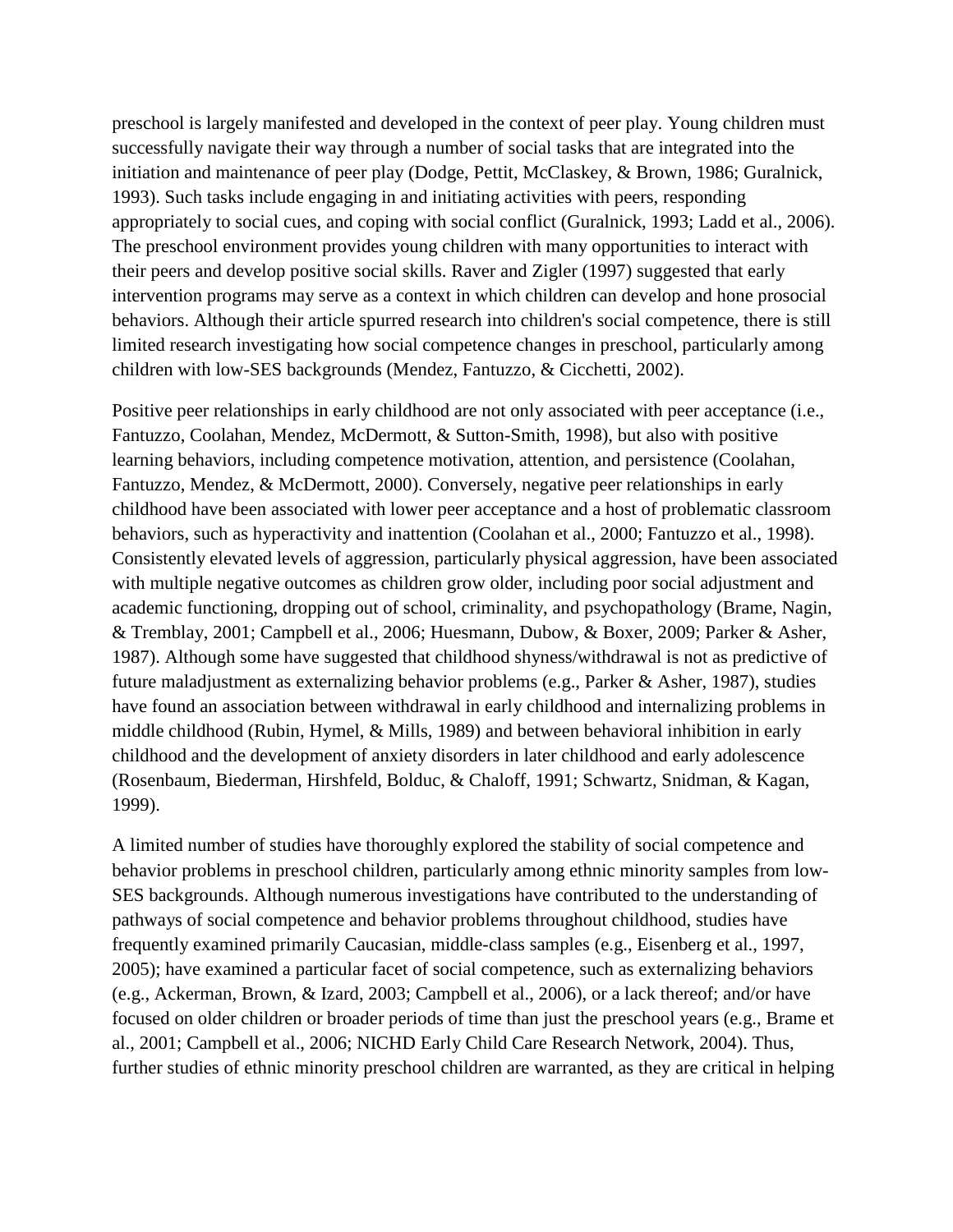to differentiate between developmentally appropriate behavior and behavior that places children at risk for consistent social and academic problems.

Mendez, McDermott, and Fantuzzo (2002) found that younger preschoolers exhibited greater disruptive and disconnected peer play behaviors compared to older preschoolers. Similarly, the largest nationally representative study of Head Start children to date, the FACES study, revealed that children showed gains in cooperative classroom behaviors from fall to spring (ACF, 2006). Moreover, children with the greatest levels of behavior problems in the fall evidenced significant improvements across a range of behavior problems from fall to spring. Another study using a nationally representative sample identified a group of children who showed a sharp decline in aggression between 36 and 54 months of age and subsequently demonstrated low levels of aggression through the third grade (NICHD Early Child Care Research Network, 2004). Thus, research suggests that a significant proportion of young children demonstrate improving social competence and diminishing behavior problems over time within the context of the preschool environment.

However, it is evident that not all preschool children experience such a positive trajectory. A number of longitudinal studies have suggested that some children exhibit aggressive behaviors consistently over time (Campbell, 1995; NICHD Early Child Care Research Network, 2004; Parker & Asher, 1987). Research also suggests that a subset of children is consistently withdrawn across situations and time (Rubin, Burgess, & Hastings, 2002; Rubin, Hastings, Stewart, Henderson, & Chen, 1997). Few studies, however, have directly examined which childhood characteristics are related to the maintenance or exacerbation of maladaptive peer interaction styles in preschool. For example, a lack of cognitive and emotional skills may contribute to increasingly negative peer interactions, whereas the presence of such skills may be drawn upon to help navigate social challenges (Garcia-Coll et al., 1996). Improved understanding of the role of these constructs in the trajectory of social competence and social competence deficits could contribute to the identification of those children most at risk for future problems and provide important information regarding potential targets for intervention.

It is evident that children's ability to regulate their emotions plays an integral role in the development of social competence. Indicators of emotion regulation and dysregulation have been associated with children's social competence, behavior problems, and social status both concurrently and predictively (Denham et al., 2003; Eisenberg et al., 1993, 1996, 2005; Maszk, Eisenberg, & Guthrie, 1999). Positive peer play behaviors require, in part, appropriate affect recognition, expression, and control (Denham et al., 2003; Eisenberg et al., 2001; Guralnick, 1993; LaFreniere & Dumas, 1996). Inappropriate and dysregulated expression of emotion may contribute to negative peer interactions by disrupting ongoing activities and impeding conflict resolution.

In order to explore these relations, Eisenberg and colleagues (1997) compared groups of children evidencing different trajectories of social competence between two time points, starting at the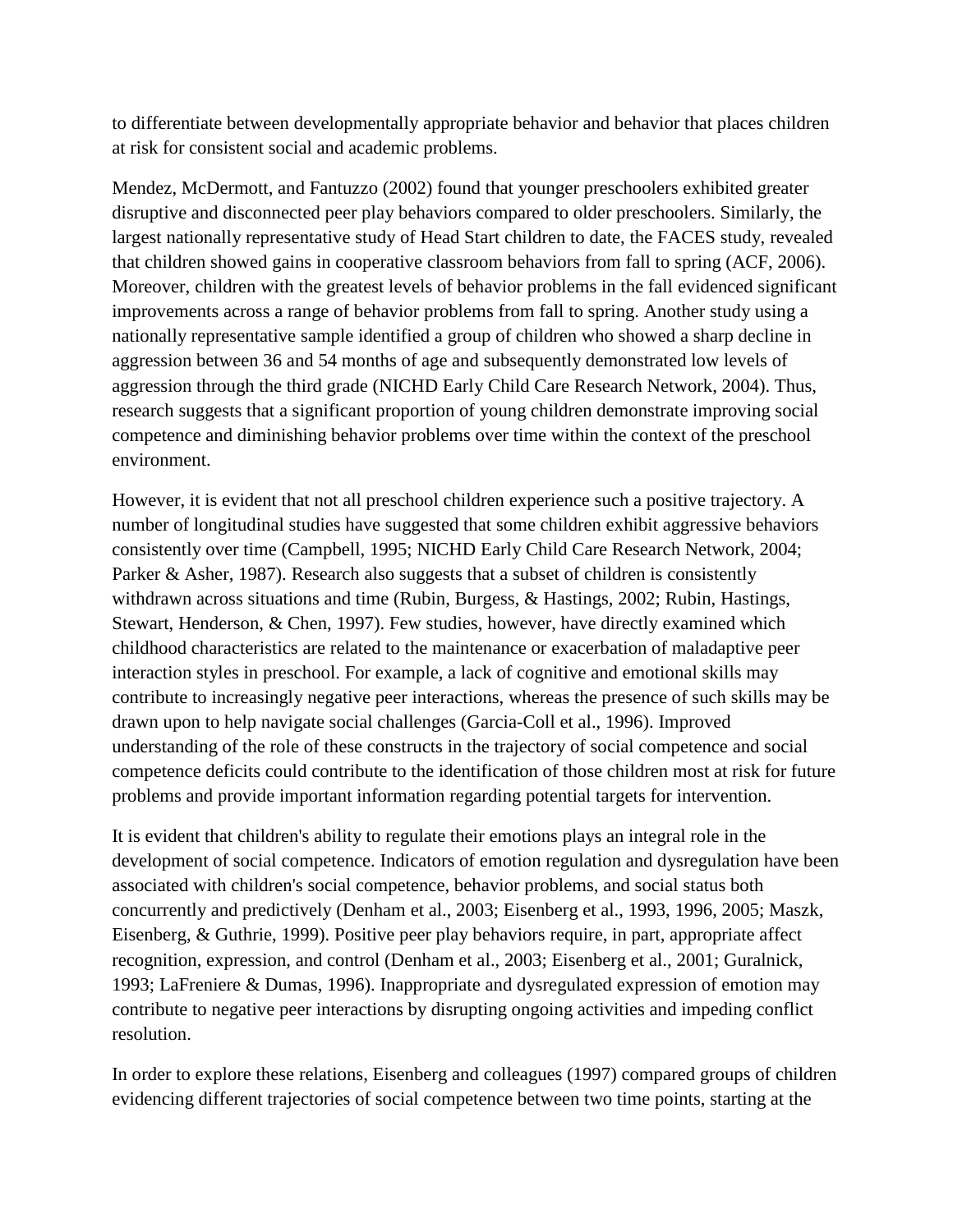ages of 6 to 8 and then 2 years later. Participants were predominantly White and middle class. Destructive coping and negative emotionality at Time 1 were greater in groups of children evidencing consistently low or decreasing social competence in the school setting compared to consistently high, increasing, or consistently average groups. Likewise, the consistently low and decreasing groups evidenced significantly lower levels of regulation at Time 1 than the other groups. A subsequent study by Eisenberg and colleagues (2005) found that children who maintained a classification of externalizer over the 2 years received higher ratings of anger and sadness at Time 1 than those children who moved from externalizer to nondisordered status. Moreover, those children who moved from externalizer to nondisordered status received higher ratings of effortful control at Time 1 than either consistent externalizers or those children who moved from nondisordered to externalizer status. Similarly, children who moved from internalizer to nondisordered status received lower ratings of anger and sadness at Time 1 than those children who remained in the internalizing group. They also received lower ratings of anger at Time 1 than children who moved from nondisordered to internalizer status. Such methodology has yet to be utilized within a sample of low-income, ethnic minority preschool-age children. However, findings suggest that measures of emotion regulation and dysregulation may prove to be robust markers for identifying children at risk for stable deficits in social competence.

The trajectory of social competence and maladaptive behavior in young children is also influenced by cognitive and linguistic skills that allow for engagement and response to peers' actions (Howes & Matheson, 1992). It has been argued that language skills impact understanding, organizing, and enactment of social rules that are critical to effective emotion regulation and self-control strategies (Gallagher, 1999). A number of studies have shown that withdrawn children tend to perform more poorly on measures of verbal skills (Broberg, Hwang, Lamb, & Bookstein, 1990; Crozier & Perkins, 2002; Evans, 1996; Spere, Schmidt, Theall-Honey, & Martin-Chang, 2004). Using cluster analyses, Mendez, Fantuzzo, et al. (2002) identified two groups of children attending Head Start with externalizing behavior problems (Dysregulated and Inattentive-Active profiles) who had receptive language abilities well below those of their classmates.

In fact, research suggests that children with poor comprehension skills may be at risk for a particularly negative trajectory of social competence (Beitchman et al., 1996). Within a sample of speech/language–impaired children, investigators found a cluster of children with poor comprehension skills at age 5 who demonstrated a decrease in maternal ratings of social competence from age 5 to age 12.5 (Beitchman et al., 1996). This trajectory is in contrast to a high overall linguistic ability group that showed gains and a poor articulation group and low overall linguistic ability group that remained relatively stable over time. Moreover, the poor comprehension group demonstrated an increase in teacher-rated hyperactivity from age 5 to age 12.5, whereas the other groups showed a pattern of stable or decreasing hyperactivity over time. Deficits in language comprehension could lead to a lack of responsiveness to others' attempts at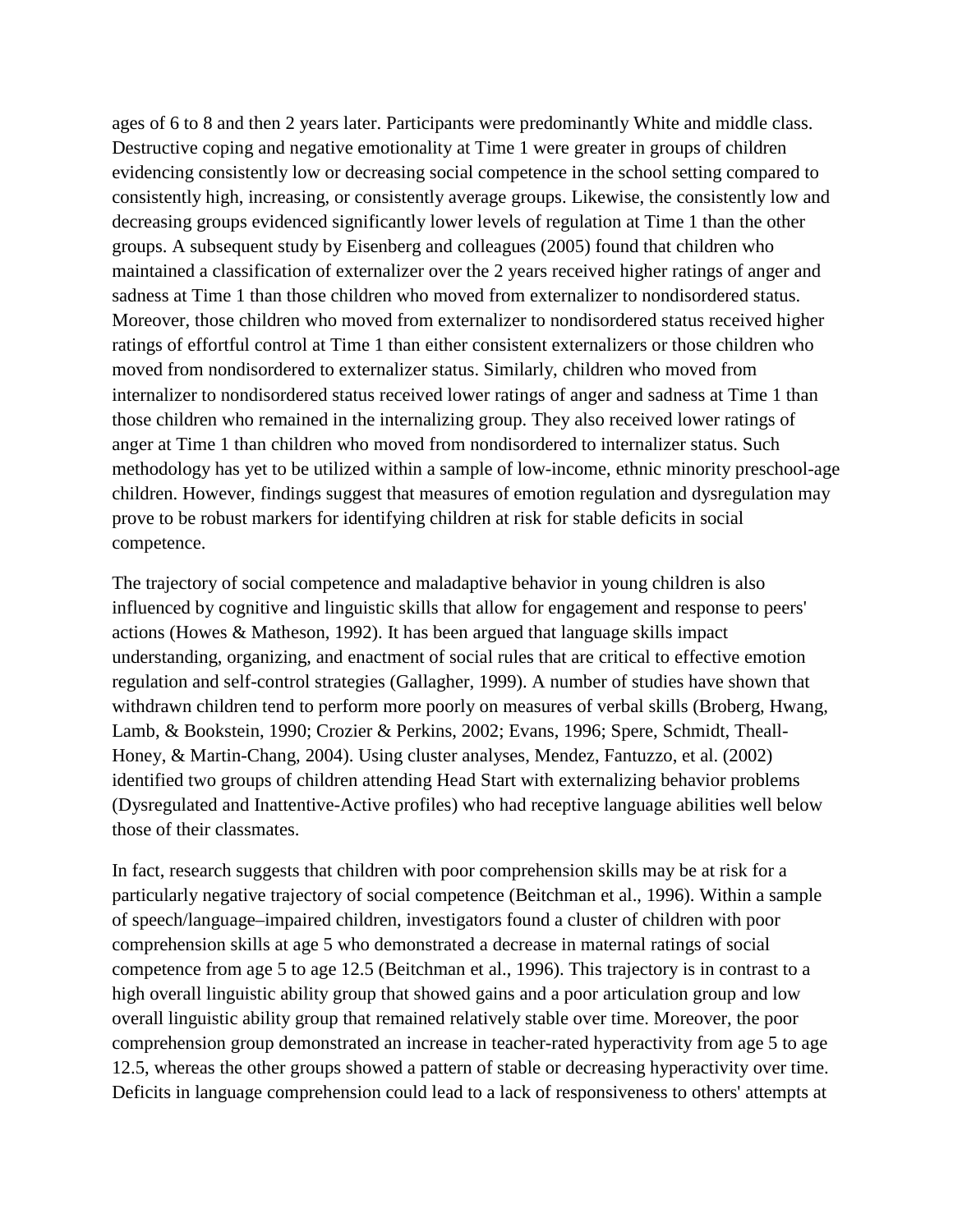initiating play, a poor understanding of others' requests and suggestions, and difficulty coordinating synchronous interactions. Findings are limited, however, given the particular sample included in the study.

## AIMS AND HYPOTHESES OF THE PRESENT STUDY

Given the findings that consistently low social competence over time—whether disruptive or disconnected in nature—is associated with a host of negative outcomes, it is important to examine patterns of social competence in young children. Thus, one aim of the present study was to examine the stability of peer play behaviors over the course of one academic year of preschool. It was expected that most preschool children would exhibit consistently high levels of social competence from fall to spring and that a subset of children would demonstrate consistently maladaptive peer relations from fall to spring. It was also expected that some children with social competence deficits would evidence improvements over the course of the year. Moreover, it was hypothesized that high levels of initial aggression would be more predictive of stable deficits than would high levels of initial withdrawal. Presumably, high levels of comorbid behavior problems, including both externalizing and internalizing behaviors, would confer the greatest risk for stable maladaptive peer play behavior.

In order to examine which children are most at risk for stable behavioral difficulties, a second aim was to examine relations between emotion regulation, receptive language ability, and the trajectory of peer play behaviors. It was expected that low receptive language abilities and low emotion regulation in the beginning of the year would be associated with stable maladaptive peer play (i.e., aggression and/or withdrawal). Moreover, it was expected that children with diminishing maladaptive peer play over the course of the year would evidence greater language abilities and emotion regulation in the beginning of the year than children with consistently high levels of maladaptive peer play. Likewise, it was expected that children with increasing maladaptive peer play would evidence lower language abilities and poorer emotion regulation in the beginning of the year compared to children with consistently appropriate levels of social competence.

### **METHOD**

### Participants

Data were collected from two cohorts of children  $(N = 331)$  attending Head Start early intervention preschool programs. There were four participating Head Start centers consisting of 38 classrooms. The majority of children were African American (83.1%), with the remainder of the sample Hispanic (6.5%), biracial/multiracial (5.1%), Caucasian (4.5%), or Asian American and other (0.8%). There were similar percentages of boys (49.5%) and girls (50.5%). The mean age of the children was 48.5 months  $(SD = 7.16$ , range = 33–70 months). Children's demographic variables did not significantly differ by Head Start center.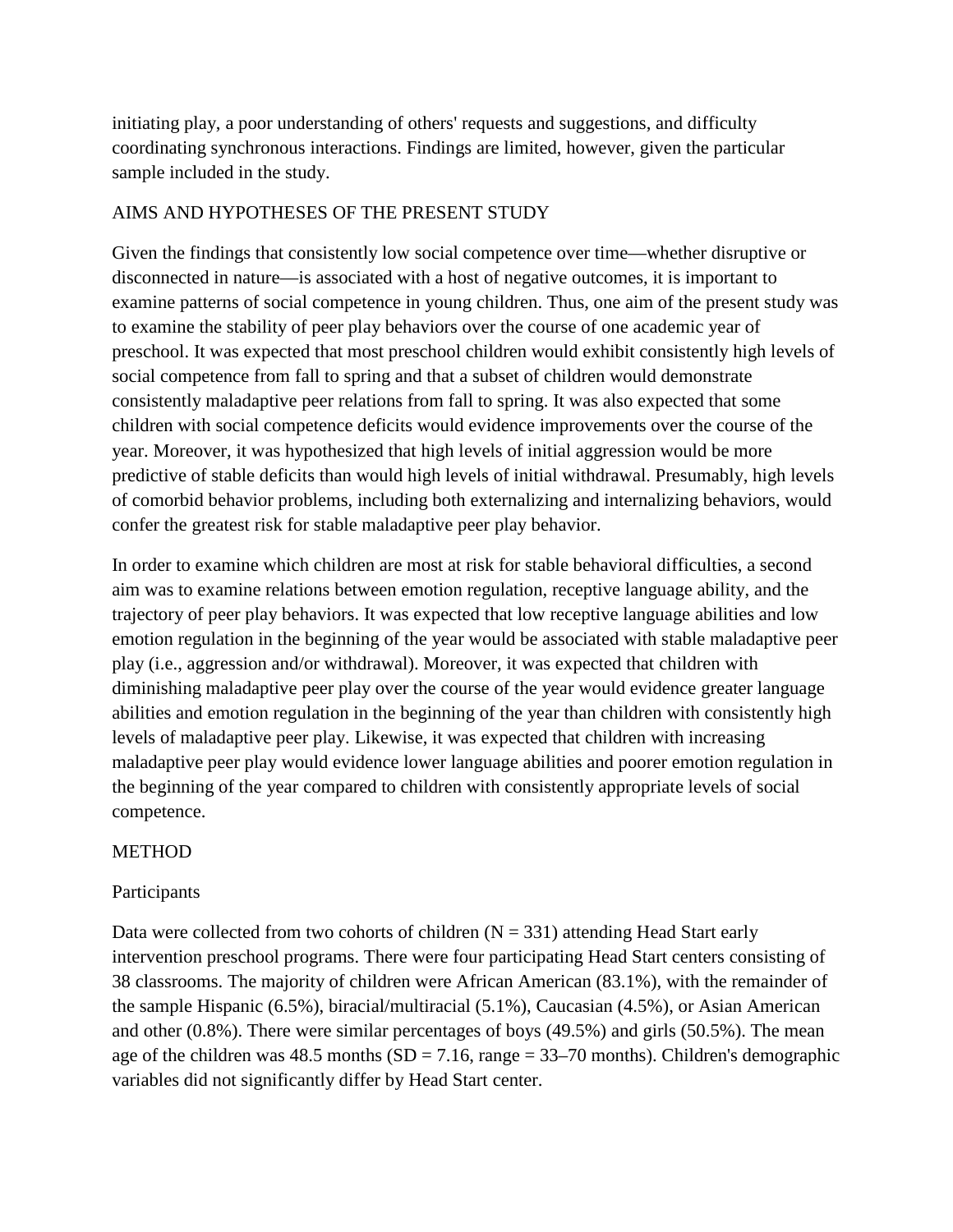Of caregivers who provided information regarding their educational status ( $n = 242$ ), 42.1% had graduated from high school or had a GED, 30.2% had some college education or an associate's degree, 13.6% had not completed high school, 9.1% had a bachelor's degree, 4.1% had a vocational or technical degree, and the remaining 0.8% had completed some graduate school or had a graduate degree. Caregivers' reported employment status was as follows (n = 226): 45.6% full-time employment, 20.8% part-time employment, 9.7% looking for work, and 20.8% not employed outside the home. The marital status of the respondents  $(n = 245)$  was as follows: 60.4% never married, 22.0% married, 8.2% separated, 8.2% divorced, and 1.2% widowed. The mean annual income of respondents was  $$14,186(SD = $12,087)$ . The median income of respondents ( $n = 160$ ) was \$12,500. Approximately one fifth of the sample ( $n = 58$ ) who consented to the study did not answer any questions regarding caregiver income, education, marital status, or employment, and additional respondents only provided information for some questions. Whether or not responses were omitted on the demographic survey was not significantly associated with other study variables.

#### Procedure

Parents completed informed consent during parent orientation meetings at the Head Start center or via forms sent home with children. Parents were interviewed by trained assessors at the beginning and end of the year. For the purposes of the current study, available demographic information gathered from parents in the fall was used to provide a basic description of the participating families. Teachers completed ratings of children's behavior in the fall and spring. Fall ratings were collected after 1 month of schooling, ensuring that teachers were exposed to the children for at least 1 month prior to completing ratings. Teacher ratings of emotion regulation were collected in the fall, and teacher ratings of peer play were collected in the fall and spring. Trained assessors administered tests of receptive vocabulary to the children in the fall. All data at each time point were collected within the same 6-week period of time for all participants.

#### Measures

#### Peer play

The teacher version of the Penn Interactive Peer Play Scale (PIPPS; Coolahan et al., 2000) is a 32-item teacher rating scale of children's play behavior at school. Items are rated on a 4-point Likert scale (1 = never, 2 = seldom, 3 = often, 4 = always). Factor analyses yielded three factors: Play Interaction, Play Disruption, and Play Disconnection. Play Interaction reflects children's positive and prosocial play behaviors (i.e., social competence). Play Disruption reflects children's impulsive and aggressive behaviors that interrupt play. Play Disconnection reflects children's withdrawn and avoidant behaviors. In the current sample, the three factors were reliable, with Cronbach's alphas of .88, .90, and .89, respectively. Concurrent validity of the teacher version of the PIPPS has been established with African American children in Head Start (Coolahan et al., 2000; Fantuzzo et al., 1998).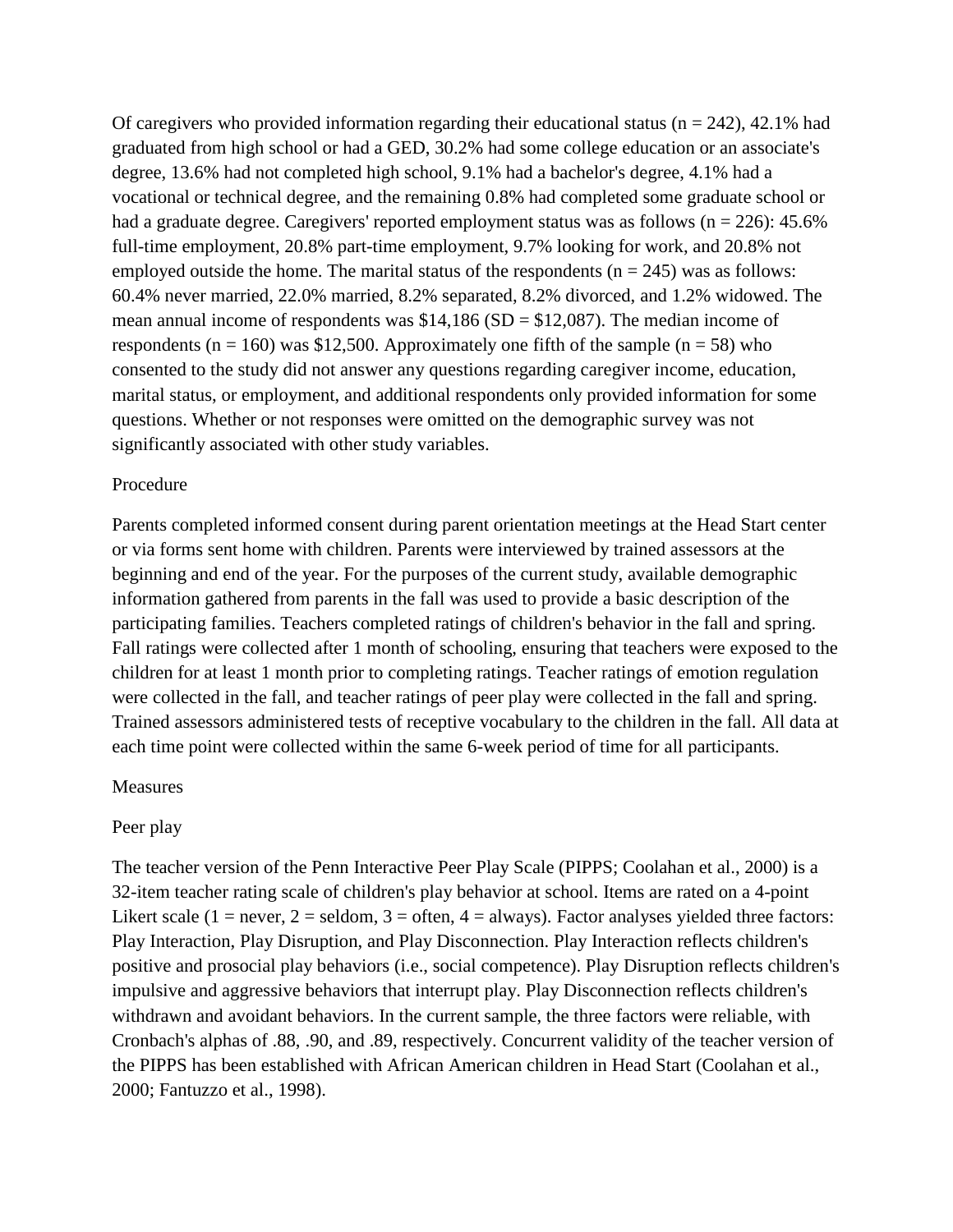#### Receptive vocabulary

The Peabody Picture Vocabulary Test–III (PPVT; Dunn, Dunn, & Dunn, 1997) is a 204-item test that assesses children's receptive language development. Children are asked to indicate which of four pictures best shows the meaning of a word provided by the assessor. The PPVT is intended for use with individuals 2.5 years of age through adulthood. Internal consistency is strong, with Cronbach's alphas ranging from .92 to .98. Test–retest reliability for a 1-month period is also strong, ranging from .91 to .94. Construct and criterion-related validity have been demonstrated through correlations with the Wechsler Intelligence scores ranging from .82 to .92. The present sample demonstrated below-average performance on the PPVT in the fall ( $M = 79.86$ , SD = 12.17).

## Emotion regulation

The Emotion Regulation Checklist (ERC; Shields & Cicchetti, 1997) is a teacher-rated measure assessing children's ability to control their emotions in the classroom. The ERC contains 24 items that are rated on a 4-point Likert scale (1 = rarely/never, 2 = sometimes, 3 = often, 4 = almost always). Factor analysis yielded two factors: Lability/Negativity and Emotion Regulation. Lability/Negativity reflects emotion dysregulation, such as children's mood swings and negative affect. Items on this scale include "exhibits wide mood swings" and "is easily frustrated." Scores on this scale range from 14 to 56. Emotion Regulation reflects children's ability to react appropriately in situations and their emotional self-awareness. Items on this scale include "responds with positive emotions to neutral or friendly overtures by peers" and "can say when s/he is feeling sad, angry or mad, fearful or afraid." Scores on this scale range from 8 to 32. In the full sample of the present study, the two factors were reliable, with Cronbach's alphas of .88 and .79, respectively. Mean Lability/Negativity in the present sample was  $24.47$  (SD = 7.25). Mean Emotion Regulation was  $23.86$  (SD = 4.57).

### Data Analyses

First, bivariate correlations were used to examine concurrent relations between peer play behavior, emotion regulation, lability, and receptive vocabulary. Next, bivariate correlations were used to examine the stability of children's peer play competence over the course of the school year. Stability was further examined with repeated measures t tests that captured the change in mean PIPPS scores.

To provide a more nuanced examination of stability, we categorized children's peer play as Nondisordered, Disruptive, Disconnected, or Comorbid in both the fall and spring. Children were categorized as Nondisordered if they received t scores on PIPPS Play Disruption and Play Disconnection less than one standard deviation above the mean. Children were categorized as Disruptive if they received t scores on Play Disruption greater than or equal to one standard deviation above the mean and scores on Play Disconnection less than one standard deviation above the mean. Children were categorized as Disconnected if they received t scores on Play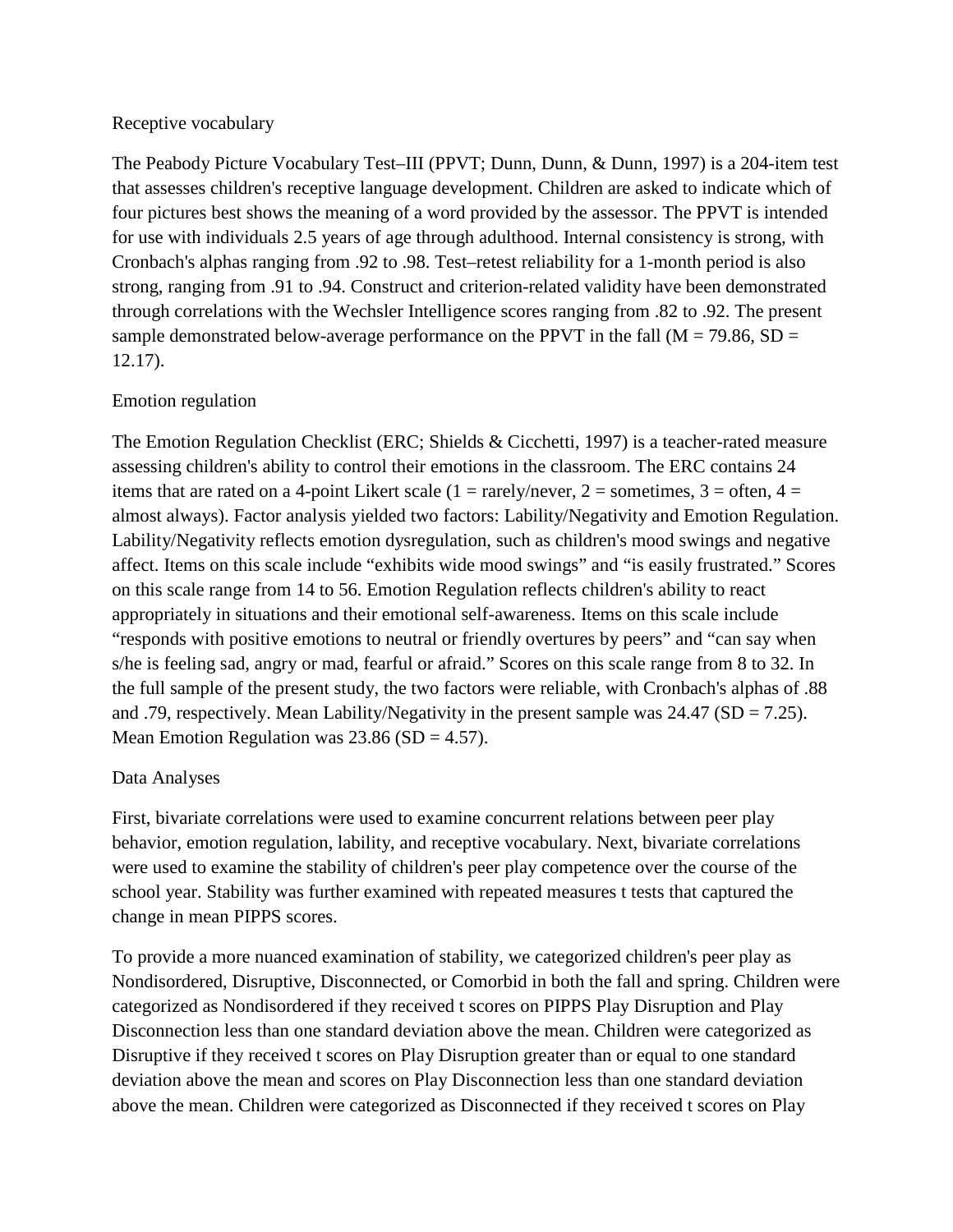Disconnection greater than or equal to one standard deviation above the mean and scores on Play Disruption less than one standard deviation above the mean. Finally, children were categorized as Comorbid if they received t scores on Play Disruption and Play Disconnection greater than or equal to one standard deviation above the mean.

Next, logistic regression was used to determine the contribution of fall group classification to peer play competence in the spring (i.e., Nondisordered vs. Disordered). Disordered status included children classified as Disruptive, Disconnected, or Comorbid in the spring. Age and gender were also entered into the regression analysis. All predictors were entered into a single model; sequential analyses were not performed given that there were no a priori hypotheses regarding the relative contribution of each variable to the prediction of the outcome variable.

Group membership was also examined across the academic year using fall and spring categorizations. Four trajectory groups were constructed: Stable Disordered, Disordered Improving, Stable Nondisordered, and Nondisordered Declining (see Figure 1). Children classified as Stable Disordered were categorized as Disruptive, Disconnected, or Comorbid in the fall and Disruptive, Disconnected, or Comorbid in the spring. Children classified as Disordered Improving were categorized as Disruptive, Disconnected, or Comorbid in the fall and Nondisordered in the spring. Children classified as Stable Nondisordered were categorized as Nondisordered in the fall and spring. Finally, children classified as Nondisordered Declining were categorized as Nondisordered in the fall and Disruptive, Disconnected, or Comorbid in the spring.



FIGURE 1 Penn Interactive Peer Play Scale (PIPPS) interactive play scores for the trajectory groups.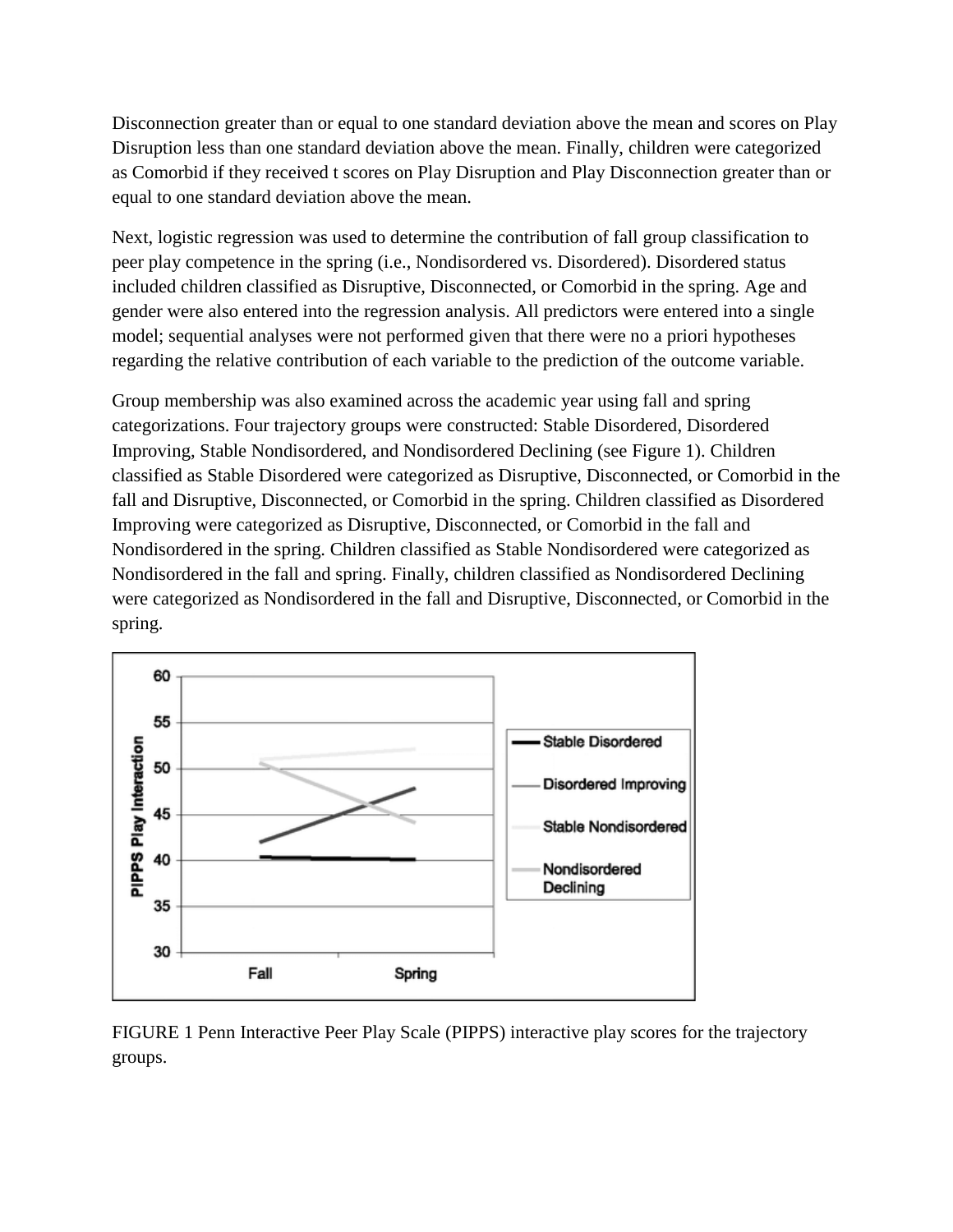Analysis of variance (ANOVA) was used to examine differences between the four trajectory groups. Independent variables included trajectory group and age, which was dichotomized into younger (33–47 months old) and older (48–70 months old). Age was not used as a continuous covariate given violation of the assumption of homogeneity of regression coefficients, suggesting a possible interaction between trajectory group and age (Tabachnick & Fidell, 2007). Utilizing age as an independent variable allowed for the examination of this potential interaction. ANOVAs were run separately for the three dependent variables: receptive vocabulary, emotion regulation, and lability. Contrasts were used to test a priori hypotheses and to limit the number of analyses conducted. Three contrasts examined differences between trajectory groups: (a) Stable Disordered versus Disordered Improving, (b) Stable Nondisordered versus Nondisordered Declining, and (c) Stable Disordered versus Stable Nondisordered. Three additional contrasts examined the Group  $\times$  Age interactions for the prior comparisons. A Bonferroni correction with p critical = .008 was used to control for an inflated Type I error rate.

#### RESULTS

#### Relations Among Study Constructs

Table 1 shows the bivariate correlations between fall scores on the PPVT and ERC and fall and spring scores on subscales of the PIPPS. Concurrent relations between the PPVT and ERC scores in the fall were examined first. PPVT scores in the fall had a small negative association with Lability and a small positive association with Emotion Regulation. Lability had a moderate negative association with Emotion Regulation.

Next, intercorrelations between fall PPVT and ERC scores and fall and spring PIPPS scores were examined. Fall PPVT had a moderate positive association with fall and spring Play Interaction. Fall PPVT had a small negative association with fall and spring Play Disconnection. There were no significant correlations between fall PPVT and Play Disruption. A moderately strong negative correlation was observed between fall Lability and fall and spring Play Interaction. Fall Lability had a strong positive correlation with fall Play Disruption and a moderate correlation with spring Play Disruption. Fall Lability also had a moderate positive association with fall and spring Play Disconnection. A strong positive correlation was observed between fall Emotion Regulation and fall Play Interaction, and a moderate correlation was observed between fall Emotion Regulation and spring Play Interaction. Fall Emotion Regulation had a small negative association with fall Play Disruption but was not significantly associated with spring Play Disruption. Finally, fall Emotion Regulation had a moderate negative association with fall Play Disconnection and a small negative association with spring Play Disconnection.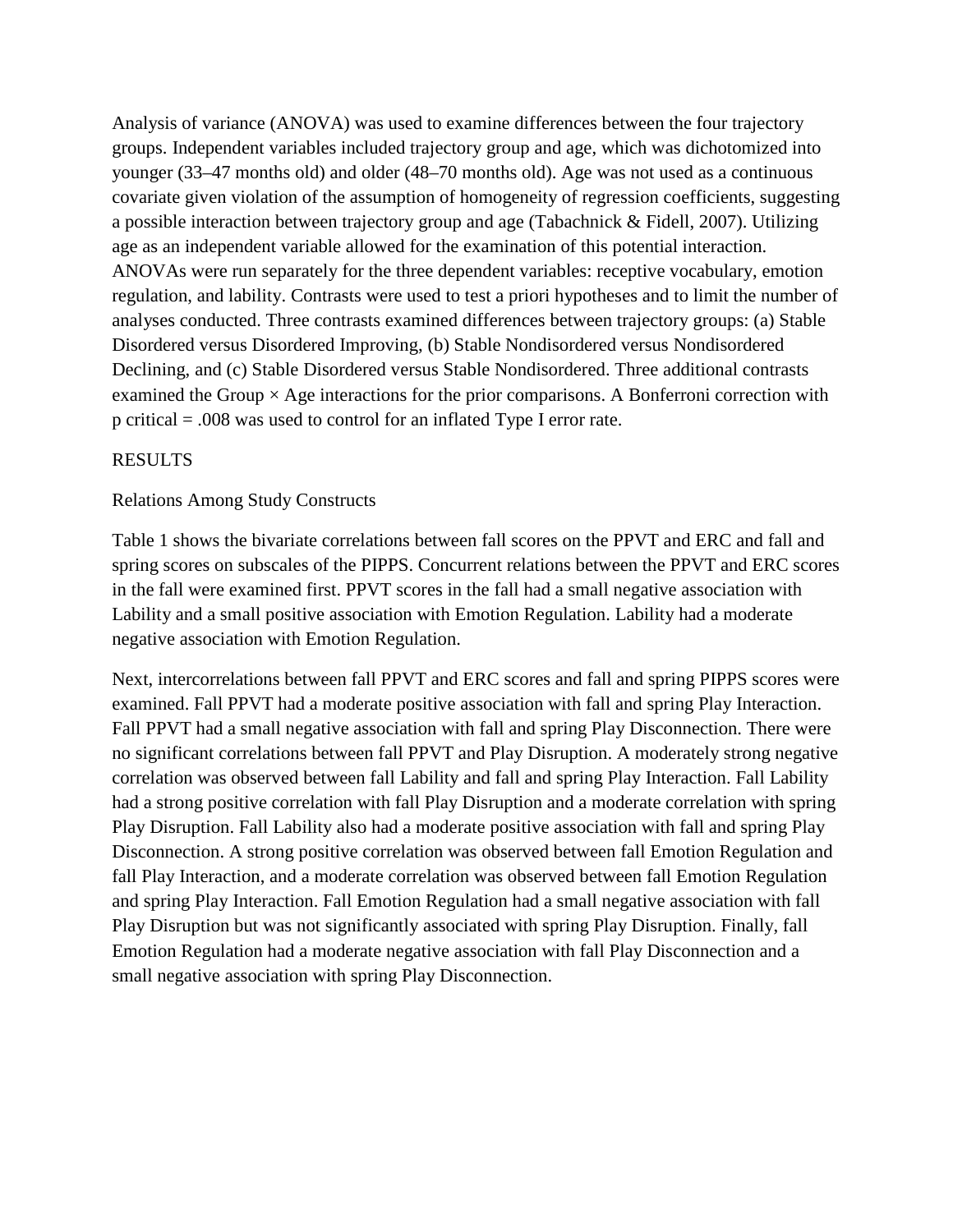### TABLE 1 Bivariate Intercorrelations

| Variable                        | $\boldsymbol{\mathit{1}}$ | $\overline{2}$           | $\boldsymbol{\beta}$ | $\boldsymbol{4}$ | $\mathfrak{s}$                  | 6                               | $\boldsymbol{7}$                  | 8         | 9         |
|---------------------------------|---------------------------|--------------------------|----------------------|------------------|---------------------------------|---------------------------------|-----------------------------------|-----------|-----------|
| 1. PPVT                         | $\hspace{0.05cm}$         | $-0.11*$                 | $0.16**$             | $0.20**$         | $-0.06$                         | $-0.12*$                        | $0.22**$                          | $-0.06$   | $-0.11*$  |
| 2. ERC Lability/ Negativity     |                           | $\overline{\phantom{m}}$ | $-0.54**$            | $-0.48**$        | $0.65**$                        | $0.46**$                        | $-0.40**$                         | $0.45**$  | $0.33**$  |
| 3. ERC Emotion Regulation       |                           |                          | $\hspace{0.05cm}$    | $0.67**$         | $-0.30**$                       | $-0.55**$                       | $0.43**$                          | $-0.07$   | $-0.27**$ |
| 4. Fall Play Interaction        |                           |                          |                      |                  | $-0.35**$                       | $-0.44**$                       | $0.52**$                          | $-0.13*$  | $-0.21**$ |
| 5. Fall Play Disruption         |                           |                          |                      |                  | $\hspace{0.1mm}-\hspace{0.1mm}$ | $0.52**$                        | $-0.28**$                         | $0.61**$  | $0.34**$  |
| 6. Fall Play Disconnection      |                           |                          |                      |                  |                                 | $\hspace{0.1mm}-\hspace{0.1mm}$ | $-0.40**$                         | $0.38**$  | $0.50**$  |
| 7. Spring Play Interaction      |                           |                          |                      |                  |                                 |                                 | $\overbrace{\phantom{123221111}}$ | $-0.35**$ | $-0.42**$ |
| 8. Spring Play Disruption       |                           |                          |                      |                  |                                 |                                 |                                   |           | $0.54**$  |
| 9. Spring Play<br>Disconnection |                           |                          |                      |                  |                                 |                                 |                                   |           |           |

Note. N = 331. PPVT = Peabody Picture Vocabulary Test–III; ERC = Emotion Regulation Checklist.

 $*p < .05$ .

 $*$  $p < .01$ .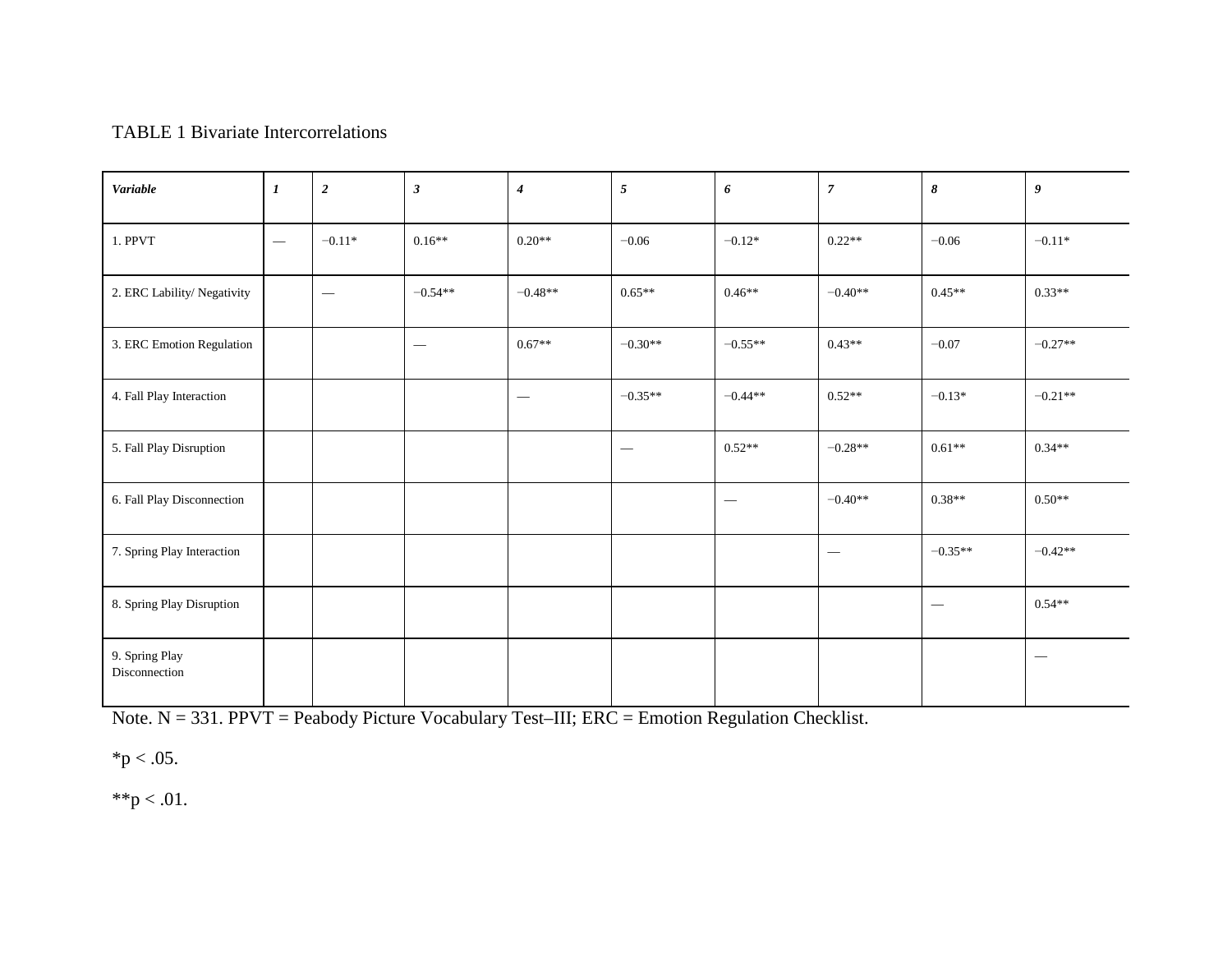### Stability of Peer Play Behavior

Examination of intercorrelations between fall and spring PIPPS subscale scores revealed that Play Interaction, Play Disruption, and Play Disconnection were relatively stable over the course of the school year. Specifically, fall Play Interaction scores were significantly related to spring Play Interaction scores ( $r = .52$ ,  $p < .01$ ), fall Play Disruption scores were significantly related to spring Play Disruption scores  $(r = .61, p < .01)$ , and fall Play Disconnection scores were significantly related to spring Play Disconnection scores ( $r = .50$ ,  $p < .01$ ).

Results from repeated measures t tests demonstrated that there was a significant difference between mean fall and spring Play Disruption scores,  $t(330) = 1.86$ , p < .01. Mean teacher ratings of children's Play Disruption were significantly greater in the spring  $(M = 47.70, SD =$ 14.08) than in the fall ( $M = 45.84$ ,  $SD = 11.62$ ). Similarly, mean Play Disconnection scores were significantly greater in the spring ( $M = 45.15$ ,  $SD = 12.55$ ) than in the fall ( $M = 43.34$ ,  $SD =$ 14.07),  $t(330) = -2.45$ , p = .015. There were no significant differences between mean fall and spring Play Interaction scores.

Stability of peer play behavior was further examined by comparing the percentages of children classified as Nondisordered, Disruptive, Disconnected, or Comorbid at both time points. There were more children categorized as Nondisordered in the spring (77.6%) than in the fall (73.1%). Fewer children were classified as Disruptive in the spring (7.9%) than in the fall (11.5%), and, likewise, fewer children were classified as Disconnected in the spring (6.6%) than in the fall (7.9%). The percentage of children classified as Comorbid remained relatively stable from fall (7.6%) to spring (7.9%).

Further examination of these classifications revealed that the majority of children (87.6%) who were categorized as Nondisordered in the fall were classified as Nondisordered in the spring. The remaining 12.4% of children who were classified as Nondisordered in the spring were classified as Disordered (i.e., Disruptive, Disconnected, or Comorbid) in the spring. Forty-seven percent of children who were classified as Disruptive in the fall maintained a Disordered classification in the spring. Only 34.6% of children who were classified as Disconnected in the fall maintained a Disordered classification in the spring, whereas 68% of children who were classified as Comorbid in the fall maintained a Disordered classification in the spring.

Next, the contribution of fall group classification to spring status was examined. Table 2 reports regression coefficients, Wald statistics, odds ratios, and 95% confidence intervals for odds ratios for each of the five predictors entered into the logistic regression equation. A test of the full model was significant,  $\chi$ 2(5, N = 331) = 57.12, p < .001, indicating that together the predictors reliably distinguished between children who were classified as Disordered and Nondisordered in the spring. Fall group classification was a significant predictor of spring group status,  $\chi$ 2(3, N =  $331$ ) = 38.38, p < .001. The odds of being classified as Nondisordered in the spring were 12.28 times better if a child was classified as Nondisordered in the fall than if he or she was classified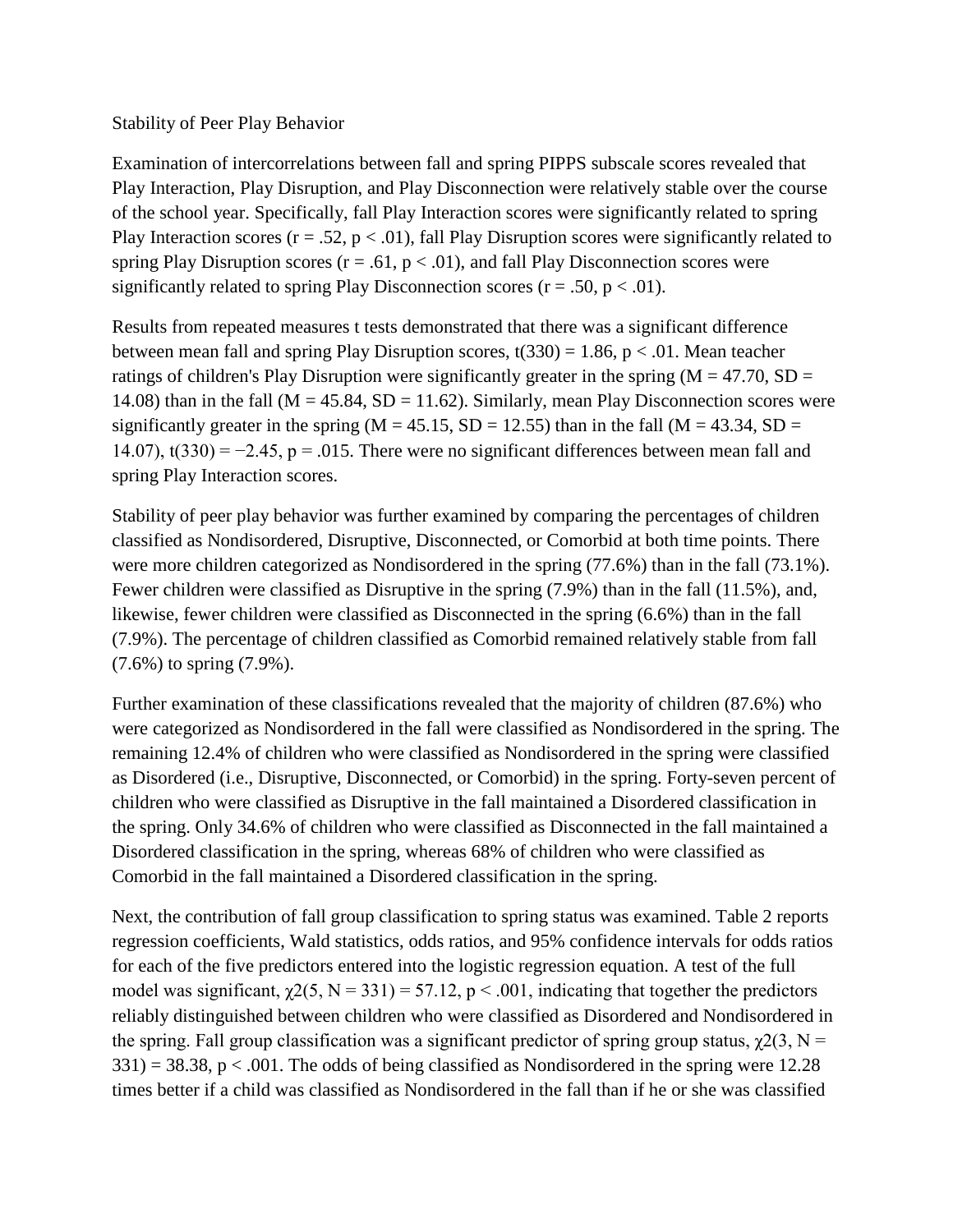as Comorbid in the fall. The odds of being classified as Nondisordered in the spring were 4.19 times better if a child was classified as Disconnected in the fall than Comorbid in the fall. Although the odds of being classified as Nondisordered in the spring were 2.23 times better if a child was classified as Disruptive in the fall compared to Comorbid in the fall, this finding was not statistically significant. Age and gender were not significant predictors of spring group status.

### Group Comparisons

Table 3 shows demographic information and mean scores for each of the four trajectory groups. The majority of children were categorized as Stable Nondisordered (64.0%). Similar percentages of children were categorized as Stable Disordered and Disordered Improving (13.3% and 13.6%, respectively), whereas fewer were categorized as Nondisordered Declining (9.1%).

An ANOVA revealed significant between-group differences for children's age in months, F(3,  $327$ ) = 6.24, p < .001. Follow-up tests using Tukey's HSD demonstrated that children in the Stable Nondisordered group were significantly older than children in the Stable Disordered group,  $t(327) = 3.45$ ,  $p = .004$ ; and significantly older than children in the Disordered Improving group,  $t(327) = 3.14$ ,  $p = .010$ . There were no other significant differences between groups in age. Of note, there were no significant differences in age between the Stable Disordered group and the Disordered Improving group or between the Stable Nondisordered group and the Nondisordered Declining group. Chi-square analyses revealed that group membership also varied by gender,  $\chi$ 2(3) = 18.44, p < .001. A higher proportion of girls were classified as Stable Nondisordered than as any of the remaining three groups. Follow-up tests revealed no significant differences between the Stable Disordered, Disordered Improving, and Nondisordered Declining groups.

| <b>Predictor</b>          | $\boldsymbol{B}$ | Wald  | <b>Odds Ratio</b> | 95% CI      | $\boldsymbol{p}$ |
|---------------------------|------------------|-------|-------------------|-------------|------------------|
| Age                       | 0.03             | 1.88  | 1.03              | 0.99, 1.08  | .17              |
| Gender <sup>a</sup>       | $-0.49$          | 2.60  | 0.61              | 0.34, 1.11  | .11              |
| Fall group 1 <sup>b</sup> | 2.51             | 27.18 | 12.28             | 4.78, 31.53 | < 0.01           |
| Fall group 2 c            | 0.81             | 2.20  | 2.24              | 0.77, 6.50  | .14              |

| TABLE 2 Summary of Logistic Regression Equation Predicting Spring Group Status |  |  |  |  |
|--------------------------------------------------------------------------------|--|--|--|--|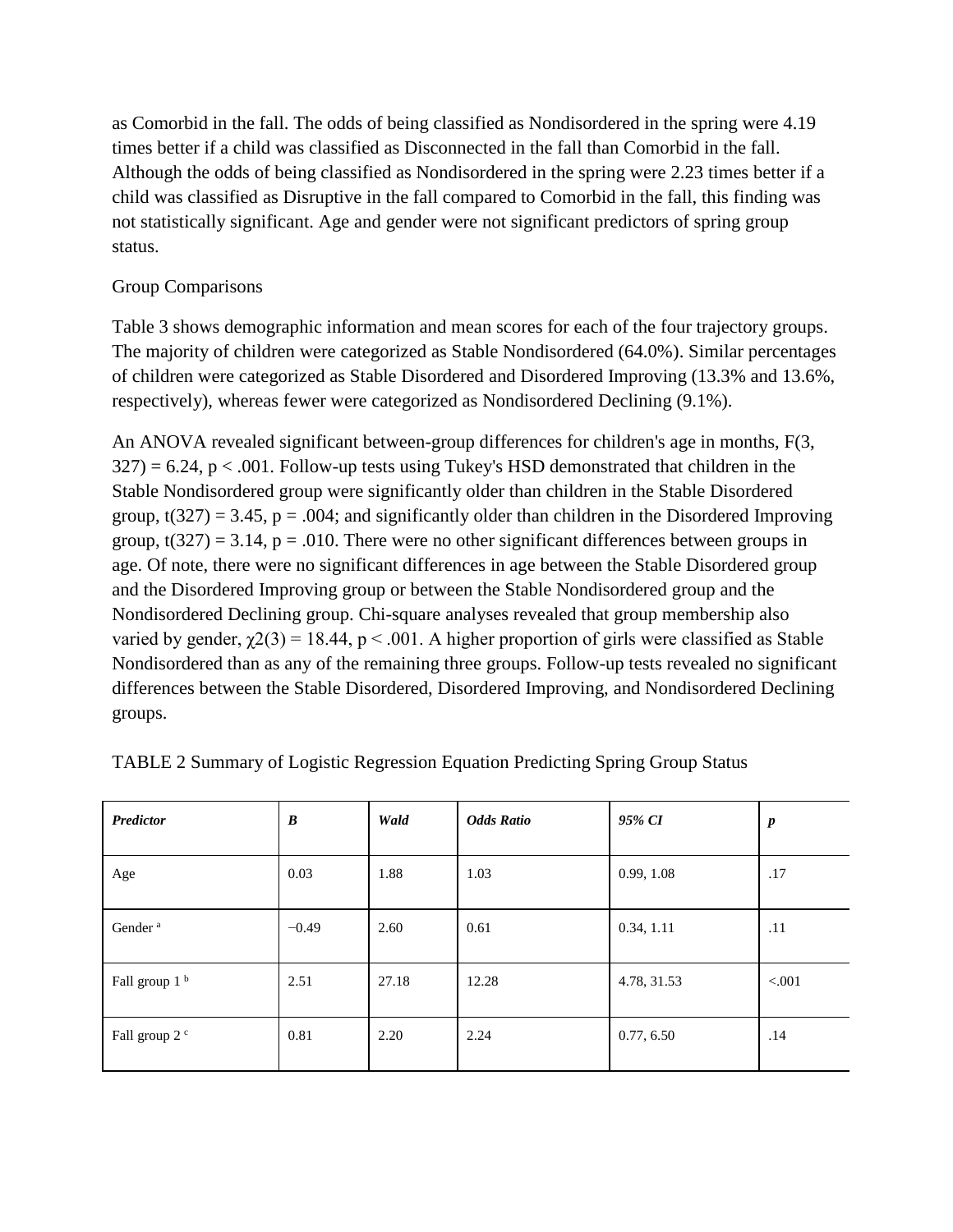| <b>Predictor</b>          | ,,   | Wald | <b>Odds Ratio</b> | 95% CI      | $\boldsymbol{p}$ |
|---------------------------|------|------|-------------------|-------------|------------------|
| Fall group 3 <sup>d</sup> | 1.43 | 5.63 | 4.19              | 1.28, 13.70 | .02              |

Note.  $N = 331$ . CI = confidence interval.

a Indicator group is male.

b Fall Nondisordered compared to fall Comorbid.

c Fall Disruptive compared to fall Comorbid.

d Fall Disconnected compared to fall Comorbid.

a Indicator group is male. bFall Nondisordered compared to fall Comorbid. cFall Disruptive compared to fall Comorbid. dFall Disconnected compared to fall Comorbid.

TABLE 3 Demographics and Mean Scores (*SD*) for Trajectory Groups

|                             |                  |                    |                         | <b>Fall Score</b> |               |                              |  |
|-----------------------------|------------------|--------------------|-------------------------|-------------------|---------------|------------------------------|--|
| Group                       | $\boldsymbol{N}$ | <b>Male</b><br>(%) | Age in<br><b>Months</b> | <b>PPVT</b>       | Lability      | <b>Emotion</b><br>Regulation |  |
| <b>Stable Nondisordered</b> | 212              | 41.0               | 49.7(7.1)               | 80.8<br>(12.0)    | 21.5<br>(5.0) | 25.2(4.1)                    |  |
| Nondisordered<br>Declining  | 30               | 56.7               | 48.1(7.1)               | 81.7<br>(10.1)    | 24.8<br>(5.5) | 24.2(4.5)                    |  |
| Disordered Improving        | 45               | 64.4               | 46.1(7.4)               | 78.8<br>(11.7)    | 29.5<br>(6.6) | 20.6(4.8)                    |  |
| <b>Stable Disordered</b>    | 44               | 70.5               | 45.7(6.0)               | 75.1<br>(13.8)    | 33.6<br>(7.8) | 20.3(2.8)                    |  |

Note. PPVT = Peabody Picture Vocabulary Test–III.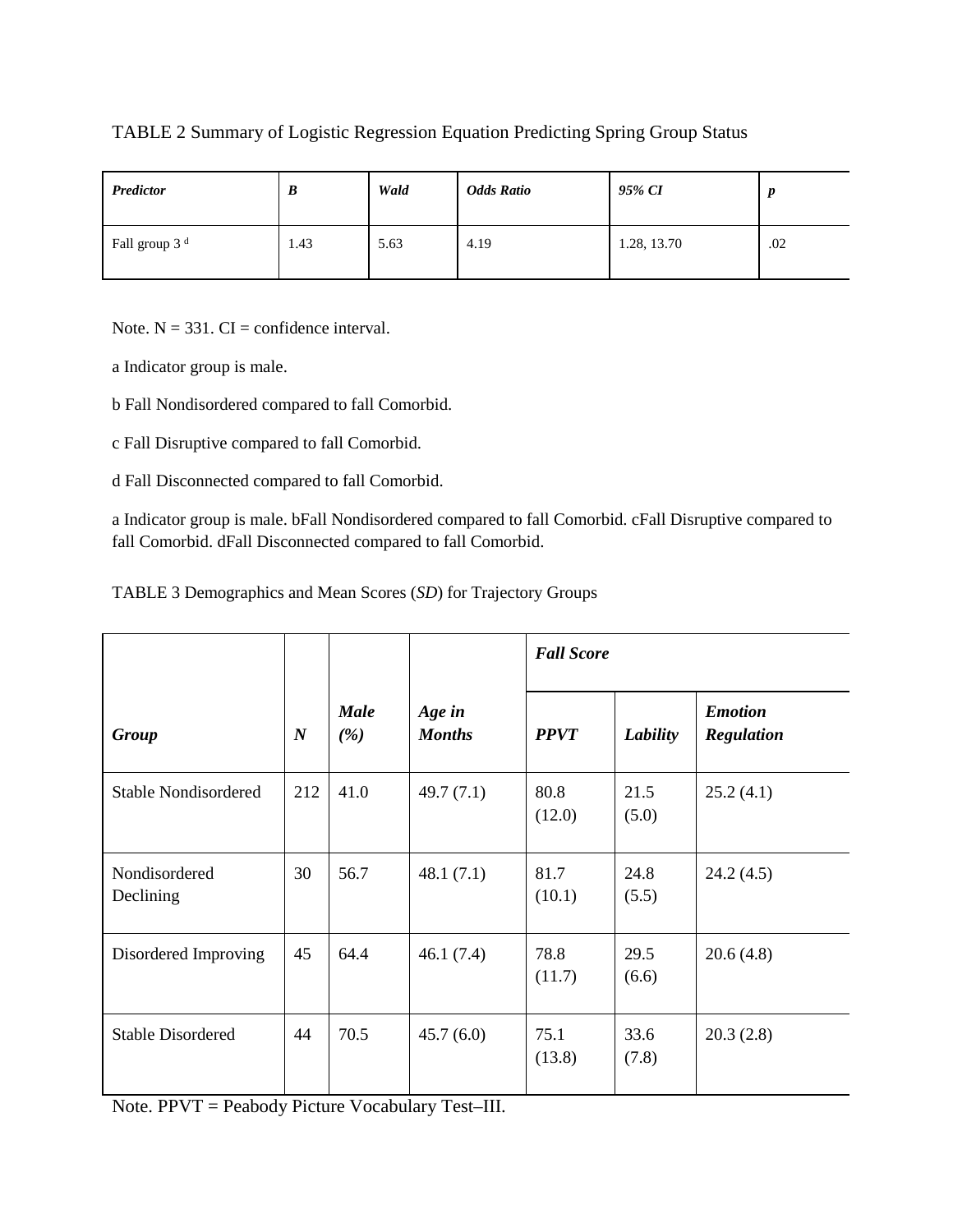In order to examine group differences in fall PPVT and ERC scores, a series of contrasts were conducted using ANOVA. There were no significant differences between the Stable Disordered and Disordered Improving groups in fall PPVT scores or fall Emotion Regulation scores. However, analyses demonstrated that the Stable Disordered group had significantly greater fall Lability scores than the Disordered Improving group,  $t(80.51) = -2.88$ , p = .005. Of note, there were no significant differences in fall PIPPS Play Disruption or fall PIPPS Play Disconnection scores between the two groups.

The Nondisordered Declining group had significantly greater fall Lability scores than the Stable Nondisordered group,  $t(31.28) = -2.90$ ,  $p = .007$ . The Nondisordered Declining group also had significantly greater fall PIPPS Play Disruption scores than the Stable Nondisordered group,  $t(38.91) = 3.94$ ,  $p < .001$ ; and significantly greater PIPPS Play Disconnection scores than the Stable Nondisordered group,  $t(52.66) = 3.57$ ,  $p = .001$ .

As expected, the Stable Disordered group had significantly lower PPVT scores than the Stable Nondisordered group,  $t(323) = 2.88$ ,  $p = .004$ . There was some support for a possible interaction between age and trajectory group, although this interaction was not statistically significant when we used the conservative Bonferroni correction,  $t(323) = -2.62$ , p = .009. Figure 2 shows that mean PPVT scores were similar for younger children in the Stable Nondisordered group and Stable Disordered group but divergent for older children in the two groups. Contrasts also revealed that, as expected, Emotion Regulation was significantly greater in the Stable Nondisordered group than the Stable Disordered group,  $t(71.11) = 9.02$ , p < .001; and that Lability was significantly lower in the Stable Nondisordered group than the Stable Disordered group,  $t(51.82) = -10.53$ ,  $p < .001$ .



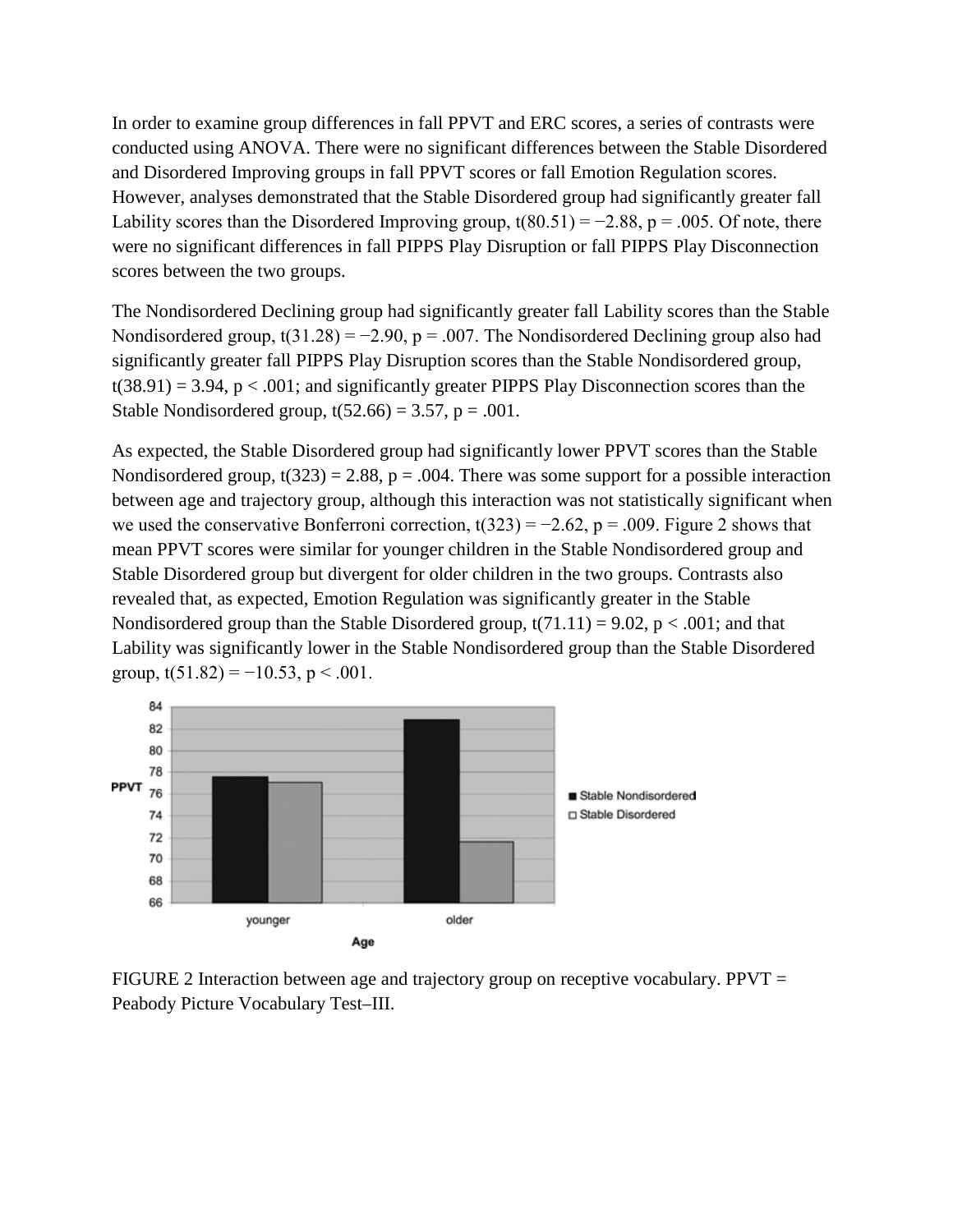#### DISCUSSION.

The present study investigated the stability of preschool children's peer play behaviors across the school year and the relations between child characteristics (i.e., receptive vocabulary and emotion regulation) and the trajectory of peer play. Peer play behaviors were moderately stable, with the majority of children maintaining similar behaviors from fall to spring. However, changes in maladaptive peer play behavior were associated with child characteristics in the fall, particularly emotional lability.

Although examination of mean change in scores for peer play disruption and disconnection revealed that children in Head Start evidenced statistically significant increases in these behaviors over the course of the year, the magnitude of change was most likely not clinically significant. The utilization of categorical classifications based on PIPPS scores demonstrated that, in fact, more children were considered socially competent in the spring than in the fall. In the current sample, approximately 27% of children in the fall and 22% of children in the spring were categorized as exhibiting behavior problems. These findings are consistent with previous reports of rates of behavior problems in children from lower SES backgrounds (Qi & Kaiser, 2003). Moreover, they speak to the stability of rates of problem behaviors in preschool children from lower SES backgrounds.

It is interesting that the majority of children in the present study who were classified in the fall as significantly disruptive or disconnected in their peer play interactions were considered by teachers to be nondisordered relative to their peers in the spring (i.e., less than one standard deviation above the mean score on Disruption and Disconnection subscales of the PIPPS, respectively). Thus, most children appeared to outgrow these difficulties. That is, within the context of Head Start, these children showed reduced levels of problem behaviors by the end of the school year. Previous research has demonstrated subgroups of children who demonstrated sharp improvements in problem behaviors through the early childhood years (NICHD Early Child Care Research Network, 2004).

An important contribution of the present study is its direct comparison of the relative risks of disruptive, or aggressive, and withdrawn, or disconnected, peer play behaviors as they relate to the stability of social competence. As expected, children exhibiting high levels of withdrawal from the peer group in the fall evidenced the lowest risk of maintaining maladaptive peer play behaviors compared to the other groups of children exhibiting problem behaviors in the fall. However, consistent with findings from Rubin and colleagues (e.g., Rubin et al., 1997), a subset of children exhibited withdrawn behaviors over time. Stable behavioral inhibition and anxious withdrawal from peers has been associated with a number of adverse outcomes (Gladstone, Parker, Mitchell, Wilhelm, & Malhi, 2005; Rosenbaum et al., 1991; Rubin et al., 1989; Schwartz et al., 1999), and children exhibiting such behaviors should not be overlooked. In addition, the present study found a subset of children who maintained disruptive peer play behavior over the course of the year. Children who exhibit stable or increasing levels of aggression among peer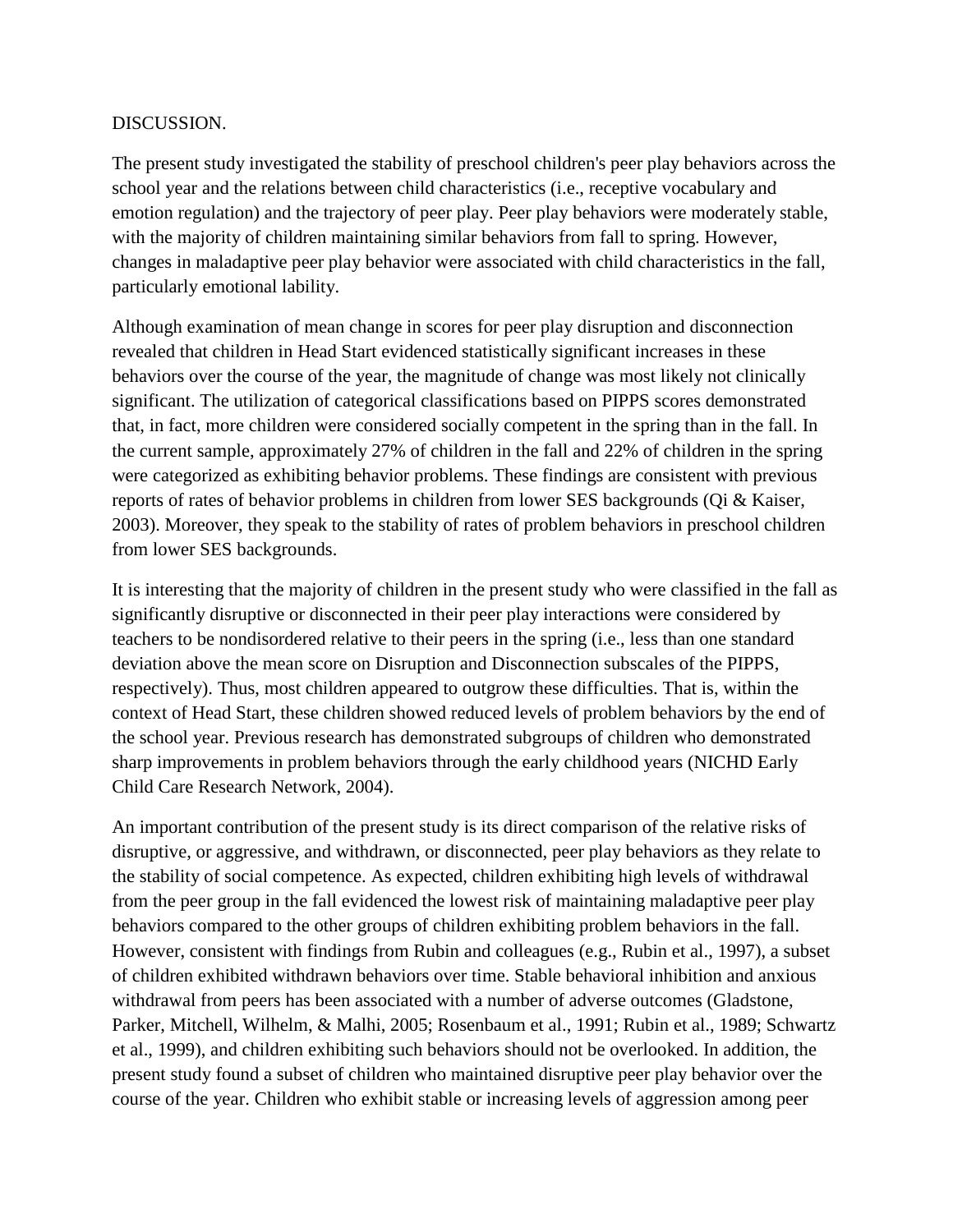groups are also at risk for a host of negative outcomes cognitively, academically, and socially (Brame et al., 2001; Campbell et al., 2006; Huesmann et al., 2009; Parker & Asher, 1987).

The current study was further able to demonstrate that, in particular, children who manifested significantly elevated levels of both disruptive and disconnected behaviors in the fall were the least likely to show improvements in peer play competence from fall to spring. Thus, beyond pointing to the independent patterns of externalizing and internalizing behaviors over the course of the year among preschoolers, the study suggests that comorbidity in and of itself is a critical feature for researchers and practitioners to note. It is likely that some children enter preschool with comorbid externalizing and internalizing disorders that place them at a greater risk than peers for consistently negative peer interactions. Another possibility is that children with extremely high levels of aggression at the beginning of preschool are quickly rejected by their peers who prefer cooperative and less volatile playmates.

Findings from the current study point to the key role that emotion dysregulation plays in the trajectory of peer play behavior in young children. Different levels of emotional lability in the fall distinguished those children who remained disordered over the course of the year from those children who demonstrated significant improvements in peer interactions. Similarly, levels of lability in the fall distinguished children who evidenced competent social interactions consistently from fall to spring from those children who demonstrated significant increases in maladaptive peer play behavior. These results extend previous findings by Eisenberg and colleagues (1997, 2005) to a different sample of children who are younger, predominantly African American, and from a lower SES background. Although preschool children may present with comparable levels of aggressive and withdrawn behavior at the beginning of the school year, differing levels of baseline emotion dysregulation significantly contribute to the trajectory of peer play competencies or lack thereof. Peer conflicts may serve as opportunities for social cognitive growth (Vaughn, Vollenweider, Bost, Azria-Evans, & Snider, 2003); however, a lack of sufficient regulatory skills, which are integral to emotional competence, may lead to consistently poor social competence (Denham et al., 2003).

Unexpectedly, emotion regulation did not differentiate between the Stable Disordered and Disordered Improving groups or between the Stable Nondisordered and Nondisordered Declining groups. One possibility is that teachers' ratings better capture dysregulated behaviors in children than regulated behaviors. In support of this notion, the internal consistency of the Lability/Negativity scale of the ERC was greater than the internal consistency of the Emotion Regulation scale. Negative, labile displays of emotion in the school setting are most likely more salient than more subtle displays of positive coping. Of note, teacher ratings of emotion regulation in the current study evidenced less variance than teacher ratings of lability, although it is unclear whether this reflects sample characteristics, biases in teacher ratings, or a combination. However, ratings on both scales included scores ranging from the minimum to maximum possible points. The inclusion of multimethod assessments, such as peer ratings and coded behavioral observations, could provide a more comprehensive examination of regulatory skills.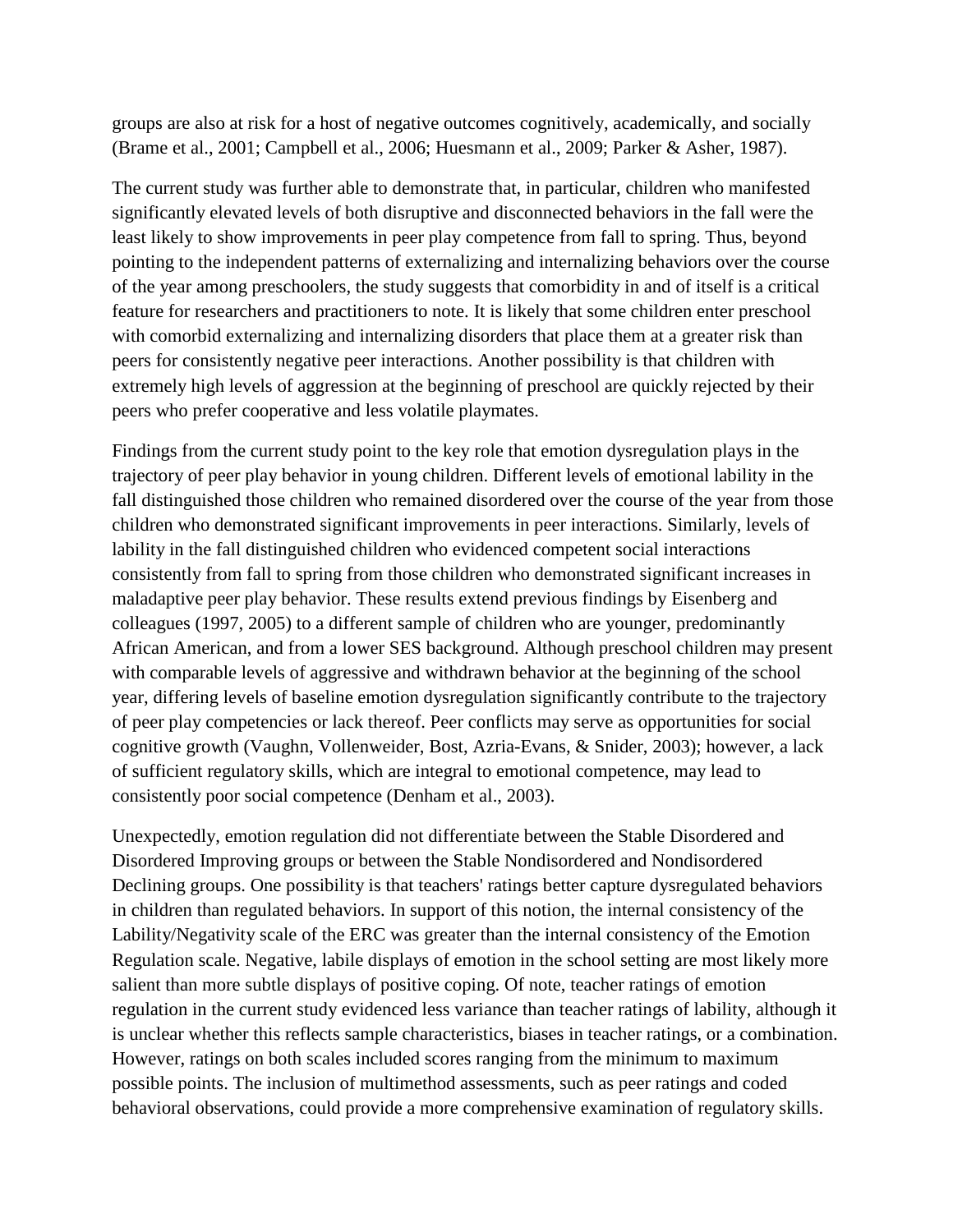These findings also support the use of separate scale scores on the ERC rather than a composite score. Although Emotion Regulation and Lability/Negativity are highly correlated ( $r = -0.54$ ), they are separate constructs. Similar correlations between these subscales have been demonstrated among an ethnically diverse sample of children attending Head Start in a rural community and among a sample of primarily African American and Hispanic children attending Head Start in an inner city (Izard et al., 2008). Future research can continue to investigate this measure and its use with samples of at-risk preschool-age children. Prior studies using the ERC have largely focused on school-age children (e.g., Shields & Cicchetti, 1997).

Inconsistent with hypotheses, receptive vocabulary did not differentiate the various trajectories. That is, there were no significant differences between the Stable Disordered and Disordered Improving groups in receptive vocabulary. Likewise, no differences were found between the Stable Nondisordered and Nondisordered Declining groups. These null results may have been due to the use of a single-word receptive vocabulary measure rather than a more comprehensive examination of receptive language skills (Evans, 1996). Another possibility is that the range of PPVT scores in the present study was restricted, given that the full sample consisted of at-risk children. However, it is also possible that receptive language skills are less crucial than expressive language skills to the development of positive social interactions with peers. The current study was not designed to answer this question. Prior research examining expressive language and social interactions has shown a significant relation between the two constructs (Coplan & Armer, 2005). However, research has also clearly demonstrated that deficits in language comprehension are inversely related to the successful navigation of social relationships (Beitchman et al., 1996).

The present study found support for a possible interaction effect between age and trajectory group for receptive vocabulary. Specifically, younger children in the Stable Nondisordered and Stable Disordered groups had similar PPVT scores, whereas older children in the two groups had divergent scores. Older children in the Stable Nondisordered group performed better than older children in the Stable Disordered group. However, more research is needed to explore this possible interaction. This preliminary finding points to the need for developmentally sensitive research studies, even within limited time periods such as 1 year of preschool. Conclusions from the current study, however, are limited given that receptive vocabulary was only collected in the fall and only tapped single-word comprehension. Future research could examine changes in receptive vocabulary as they relate to changes in social competence. This preliminary finding may also point to the utility of early preventive interventions. If significant differences on cognitive measures between socially competent and socially disordered children are not evident until older ages, it is likely that well-designed interventions could prevent these negative consequences.

Although this study reveals important findings regarding the stability of social competence in preschool children attending Head Start, there are a number of limitations. Children's lability, emotion regulation, and peer play behaviors were all rated by teachers, allowing for the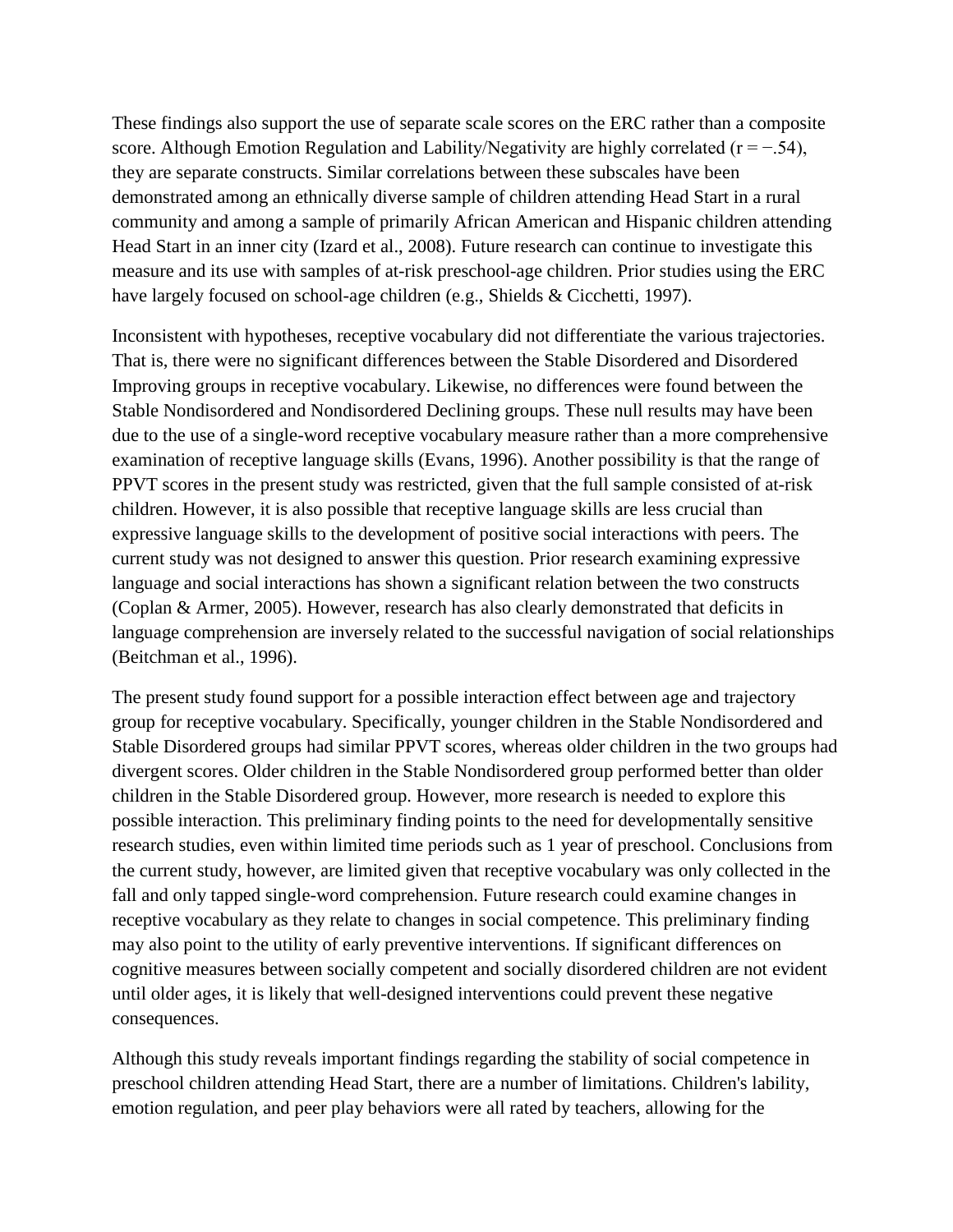possibility that shared method variance contributed to the significant findings. Future studies should include multimethod measures of constructs, such as coded behavioral observations and parent ratings. It should be noted, however, that in the current study teacher ratings of emotion regulation did not contribute to trajectory differences, whereas teacher ratings of lability did contribute to these differences. Therefore, it is unlikely that shared method variance fully explains the observed relations. Another limitation of the study was the relatively small number of children exhibiting problem behaviors. Most of the children exhibited socially competent peer interactions during play. Thus, more specific trajectory groups (i.e., stable disruptive, stable disconnected) were not examined. Moreover, gender differences were not fully explored in the present study given the limited sample size. Finally, emotion regulation, lability, and receptive vocabulary measures were only collected in the fall and peer play measures were only collected at the beginning and end of the year. More frequent assessments would allow for hierarchical linear modeling that could track individual trajectories over the course of the year.

#### Implications for Practice

From a developmental psychopathology perspective, unresolved stage-salient tasks (i.e., development of adaptive peer play behaviors) are carried forward and impact future tasks, such that the individual is at an increased risk for further maladaptation (Cicchetti, Toth, & Maughan, 2000). Therefore, without effective interventions, the preschool experience for some children may confer further risk rather than provide a supportive environment that promotes an adaptive outcome. This perspective also emphasizes the importance of context and the dynamic interplay between various levels of the child's environment (Bronfenbrenner, 1999; Weisz, 1997). Although the present study did not address contextual variables, future research should examine how parent–child, teacher–child, and parent–teacher interactions influence the trajectory of preschool children's peer play behaviors. Furthermore, given findings from the present study suggesting that a significant proportion of children as young as 3 years old exhibit consistently maladaptive peer play behavior, it may be important to administer interventions targeting parent– child interactions prior to entry into preschool for some families.

Walker and colleagues (1998) argued that effective early interventions entail three main components: (a) universal screening to identify at-risk children, (b) a school-based intervention that fosters positive peer relations and student–teacher relations, and (c) parent training. Findings from the current study inform understanding of the identification of at-risk preschool children and have implications for universal screening procedures. Children evidencing substantial elevations of comorbid disruptive and disconnected peer play behaviors in the beginning of the school year as measured by the PIPPS are at increased risk for maintained maladaptive behaviors over the course of the year. Furthermore, findings regarding the role of emotion dysregulation can inform screening procedures as well as behavioral targets for intervention.

A few efficacious preventive interventions aimed at improving young children's social competence and adaptive behaviors primarily target emotion regulation skills (e.g., Denham &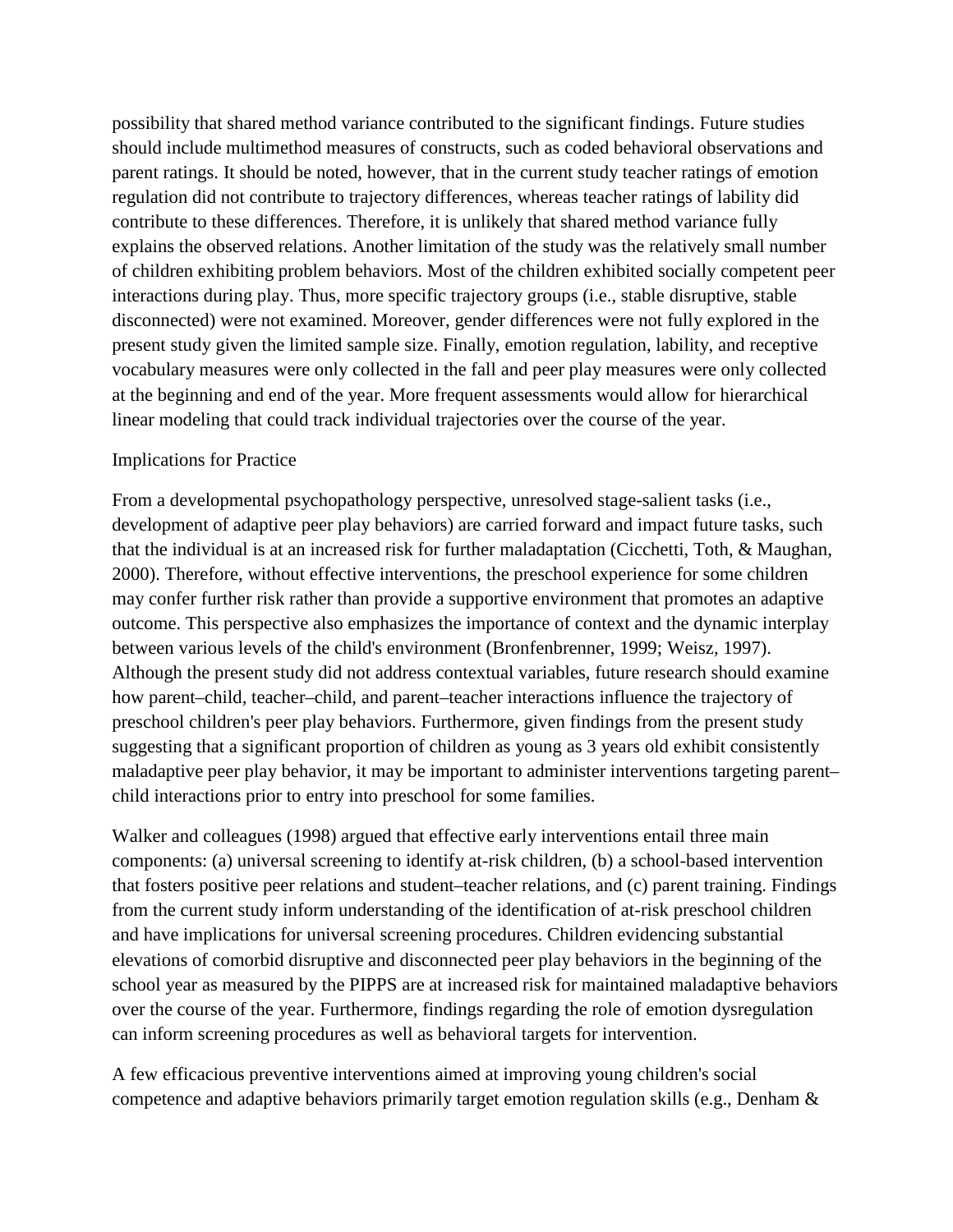Burton, 1996; Izard et al., 2008; Webster-Stratton, Reid, & Hammond, 2001). For example, Izard and colleagues (2008) developed an emotion-based prevention program (EBP) that aims to increase children's emotion knowledge and emotion regulation. The teacher-implemented curriculum emphasizes the identification and understanding of emotions as well as techniques for regulating emotions. Yet questions remain regarding the differential impact of such interventions and the mechanisms of change. As noted, some children are at greater risk for stable patterns of maladaptive behaviors. Children with limited cognitive and emotional resources may require more intense intervention. Moreover, some preventive interventions, such as the Incredible Years (Webster-Stratton et al., 2001), focus largely on externalizing behaviors and on the prevention of oppositional defiant disorder and conduct disorder. Findings from the current study emphasize the importance of targeting both internalizing and externalizing problems, particularly given the negative trajectory evidenced by those preschool children with comorbid behavior problems. It is clear that without interventions beginning at the time of preschool entry or earlier, at-risk children may experience frequent and ongoing negative encounters within the peer group. These negative peer interactions are extremely unlikely to improve over time without direct intervention from practitioners.

#### Summary

The present study provided a comprehensive examination of the stability of peer play behaviors over the course of the year in a sample of children attending Head Start. Moreover, relations between stability and child cognitive and emotional characteristics were explored. Much of the previous research examining social competence in the preschool years has been cross-sectional in nature, examining concomitants of problem behaviors. The present study allowed for a nuanced picture of development among Head Start children by examining multiple trajectories of peer play behaviors. Of those children exhibiting primarily disruptive problems and primarily disconnected behavior problems in the beginning of the year, the majority outgrew these difficulties through normal developmental processes and, presumably, through the positive influence of a supportive environment including parents, teachers, and peers. Furthermore, most children exhibited positive play peer interactions across the school year. However, children with comorbid disruptive and disconnected peer play behaviors and high emotional lability in the fall were least likely among their peers to show improvements in social competence. The identification of these children who are at risk for continued maladaptive behaviors will allow for improvements in screening procedures and the administration of preventive interventions.

#### **Notes**

 $*p < .05$ .

 $*$  $p < .01$ .

a Indicator group is male.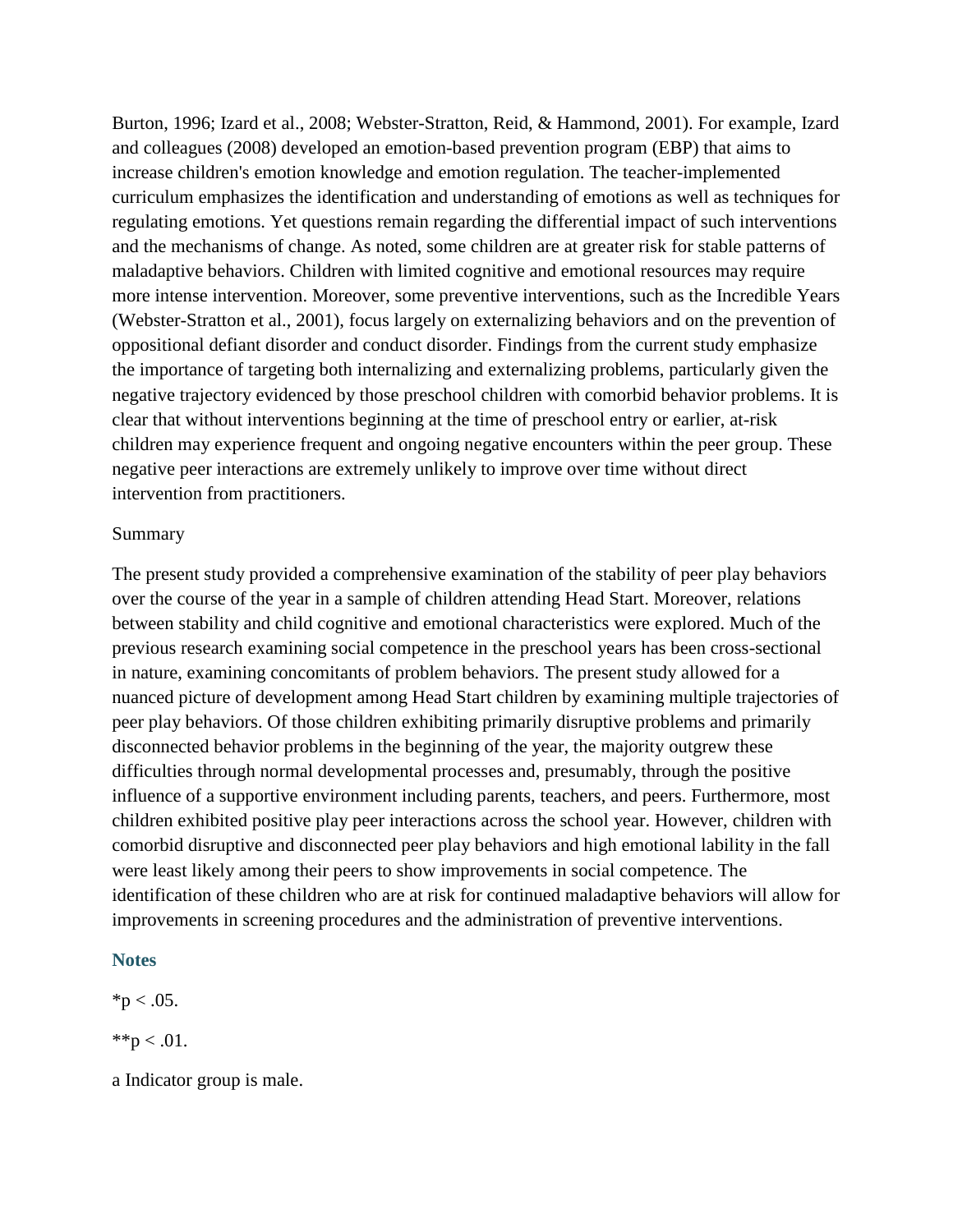- b Fall Nondisordered compared to fall Comorbid.
- c Fall Disruptive compared to fall Comorbid.

d Fall Disconnected compared to fall Comorbid.

### **REFERENCES**

Ackerman, B. P., Brown, E. and Izard, C. E. 2003. Continuity and change in levels of externalizing behavior in school of children from economically disadvantaged families.. Child Development, 74: 694–709.

Administration for Children and Families. 2006. Head Start Performance Measures Center, Family and Child Experiences Survey (FACES 2000): Technical report. Washington, DC: U.S. Department of Health and Human Services.

Beitchman, J. H., Wilson, B., Brownlie, E. B., Walters, H., Inglis, A. and Lancee, W. 1996. Long-term consistency in speech/language profiles: Behavioral, emotional, and social outcomes.. Journal of the American Academy of Child and Adolescent Psychiatry, 35: 815–825. [CrossRef], [PubMed], [Web of Science ®]

4. Brame, B., Nagin, D. S. and Tremblay, R. E. 2001. Developmental trajectories of physical aggression from school entry to late adolescence.. Journal of Child Psychology and Psychiatry, 42: 503–512.

Broberg, A. G., Hwang, C. P., Lamb, M. E. and Bookstein, F. L. 1990. Factors related to verbal abilities in Swedish preschoolers.. British Journal of Developmental Psychology, 8: 335–349.

Bronfenbrenner, U. 1999. "Environments in developmental perspective: Theoretical and operational models.". In Measuring environment across the lifespan: Emerging methods and concepts Edited by: Friedman, S. L. and Wachs, T. D. 3–28. Washington, DC: American Psychological Association.

Campbell, S. B. 1995. Behavior problems in preschool children: A review of recent research.. Journal of Child Psychology and Psychiatry, 36: 113–149.

Campbell, S. B., Spieker, S., Burchinal, M., Poe, M. D. and the NICHD Early Child Care Research Network. 2006. Trajectories of aggression from toddlerhood to age 9 predict academic and social functioning through age 12.. Journal of Child Psychology and Psychiatry, 47: 791– 800.

Cicchetti, D., Toth, S. L. and Maughan, A. 2000. "An ecological–transactional model of child maltreatment.". In Handbook of developmental psychopathology, , 2nd ed. Edited by: Sameroff, A., Lewis, M. and Miler, S. M. 689–722. New York: Kluwer.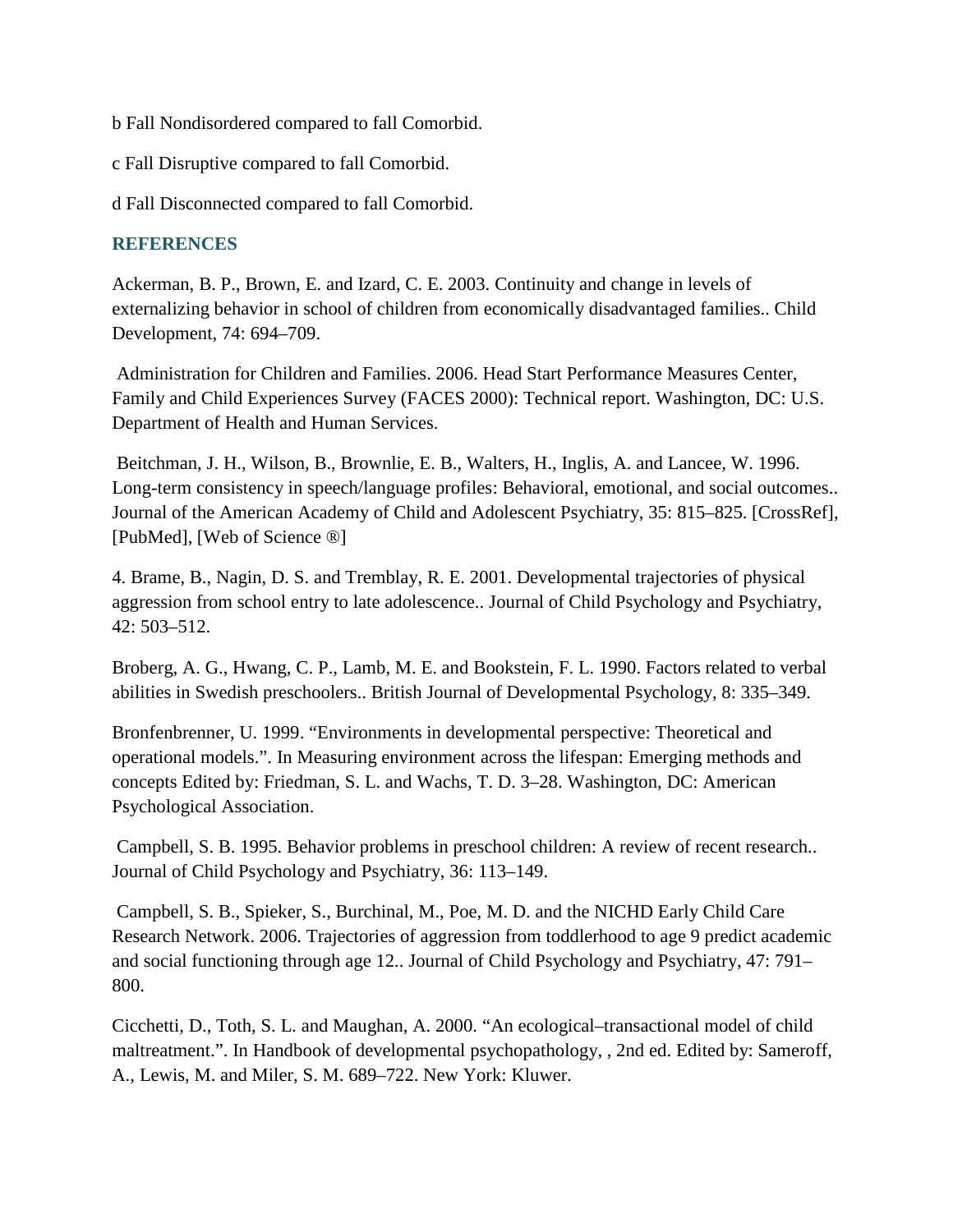Coolahan, K., Fantuzzo, J., Mendez, J. and McDermott, P. 2000. Preschool peer interactions and readiness to learn: Relationships between classroom peer play and learning behaviors and conduct.. Journal of Educational Psychology, 92: 458–465.

Coplan, R. J. and Armer, M. 2005. Talking yourself out of being shy: Shyness, expressive vocabulary, and socioemotional adjustment in preschool.. Merrill-Palmer Quarterly, 51: 20–41.

Crozier, W. R. and Perkins, P. 2002. Shyness as a factor when assessing children.. Educational Psychology in Practice, 18: 239–244.

Denham, S. A. 2006. Social–emotional competence as support for school readiness: What is it and how do we assess it?. Early Education and Development, 17: 57–89.

Denham, S. A., Blair, K. A., DeMulder, E., Levitas, J., Sawyer, K.Auerbach-Major, S. 2003. Preschool emotional competence: P athway to social competence. Child Development, 74: 238– 256.

Denham, S. A. and Burton, R. 1996. A social–emotional intervention for at-risk 4-year olds.. Journal of School Psychology, 34: 225–245. [CrossRef], [Web of Science ®]

16. Dodge, K. A., Pettit, G. S., McClaskey, C. L. and Brown, M. M. 1986. Social competence in children.. Monographs of the Society for Research in Child Development, 51: 1–85.

Dunn, L. M., Dunn, L. L. and Dunn, D. M. 1997. Peabody Picture Vocabulary Test, third edition. Examiner's manual and norms booklet. Circle Pines, MN: American Guidance Service..

Eisenberg, N., Cumberland, A., Spinrad, T. L., Fabes, R. A., Shepard, S. A.Reiser, M. 2001. The relations of regulation and emotionality to children's externalizing and internalizing problem behavior.. Child Development, 72: 112–1134.

Eisenberg, N., Fabes, R. A., Bernzweig, J., Karbon, M., Poulin, R. and Hanish, L. 1993. The relations of emotionality and regulation to preschoolers' social skills and sociometric status.. Child Development, 64: 1418–1438.

Eisenberg, N., Fabes, R. A., Guthrie, I. K., Murphy, B. C., Maszk, P.Holmgren, R. 1996. The relations of regulation and emotionality to problem behavior in elementary school children.. Development and Psychopathology, 8: 141–162.

Eisenberg, N., Fabes, R. A., Shepard, S. A., Murphy, B. C., Guthrie, I. K.Jones, S. 1997. Contemporaneous and longitudinal prediction of children's social functioning from regulation and emotionality.. Child Development, 68: 642–664.

Eisenberg, N., Sadovsky, A., Spinrad, T. L., Fabes, R. A., Losoya, S. H.Valiente, C. 2005. The relations of problem behavior status to children's negative emotionality, effortful control, and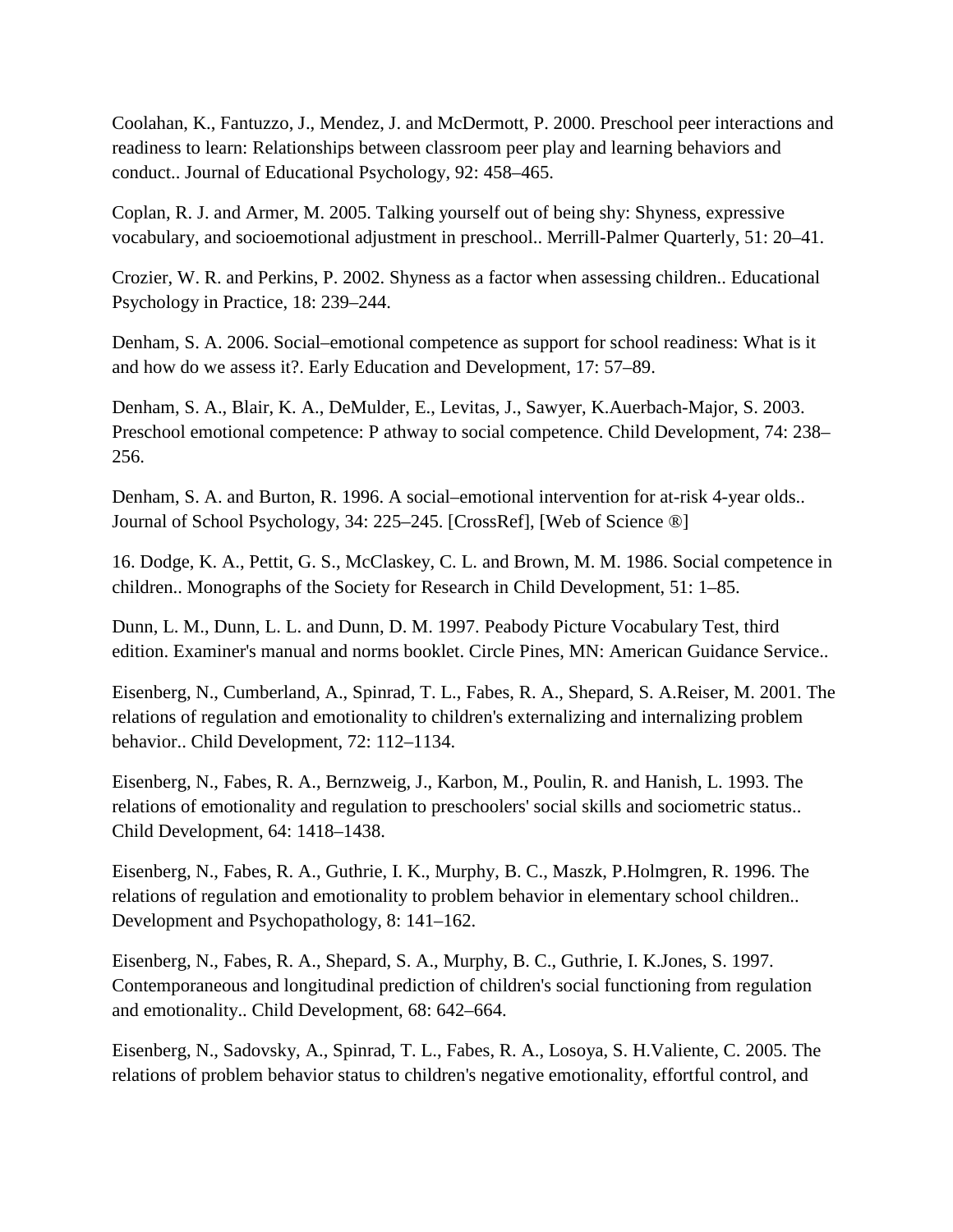impulsivity: Concurrent relations and prediction of change.. Developmental Psychology, 41 193– 211.

Evans, M. A. 1996. Reticent primary grade children and their more talkative peers: Verbal, nonverbal, and self-concept characteristics.. Journal of Educational Psychology, 88: 739–749.

Fantuzzo, J., Coolahan, K., Mendez, J., McDermott, P. and Sutton-Smith, B. 1998. Contextuallyrelevant validation of peer play constructs with African American Head Start children: Penn Interactive Peer Play Scale.. Early Childhood Research Quarterly, 13: 411–431.

Gallagher, T. M. 1999. Interrelationships among children's language, behavior, and emotional problems.. Topics in Language Disorders, 19: 1–15.

Garcia-Coll, C., Lamberty, G., Jenkins, R., McAdoo, H., Crnic, K.Wasik, B. 1996. An integrative model for the study of developmental competencies in minority children.. Child Development, 67: 1891–1914.

Gladstone, G. L., Parker, G. B., Mitchell, P. B., Wilhelm, K. A. and Malhi, G. S. 2005. Relationship between self-reported childhood behavioral inhibition and lifetime anxiety disorders in a clinical sample.. Depression and Anxiety, 22: 103–113.

Guralnick, M. J. 1993. Developmentally appropriate practice in the assessment and intervention of children's peer relations. . Topics in Early Childhood Special Education, 13: 344–371.

Howes, C. and Matheson, C. C. 1992. Sequences in the development of competent play with peers: Social and social pretend play.. Developmental Psychology, 28: 961–974.

Huesmann, L. R., Dubow, E. F. and Boxer, P. 2009. Continuity of aggression from childhood to early adulthood as a predictor of life outcomes: Implications for the adolescent-limited and lifecourse-persistent models.. Aggressive Behavior, 35: 136–149.

Izard, C. E., King, K. A., Trentacosta, C. J., Morgan, J. K., Laurenceau, J.Krauthamer-Ewing, E. S. 2008. Accelerating the development of emotion competence in Head Start children: Effects on adaptive and maladaptive behavior.. Development and Psychopathology, 20: 369–397.

Ladd, G. W., Herald, S. L. and Kochel, K. P. 2006. School readiness: Are there social prerequisites?. Early Education and Development, 17: 115–150.

LaFreniere, P. J. and Dumas, J. E. 1996. Social competence and behavior evaluation in children ages 3 to 6 years: The Short Form (SCBE-30).. Psychological Assessment, 8: 369–377.

Mashburn, A. J. and Pianta, R. C. 2006. Social relationships and school readiness.. Early Education and Development, 17: 151–176.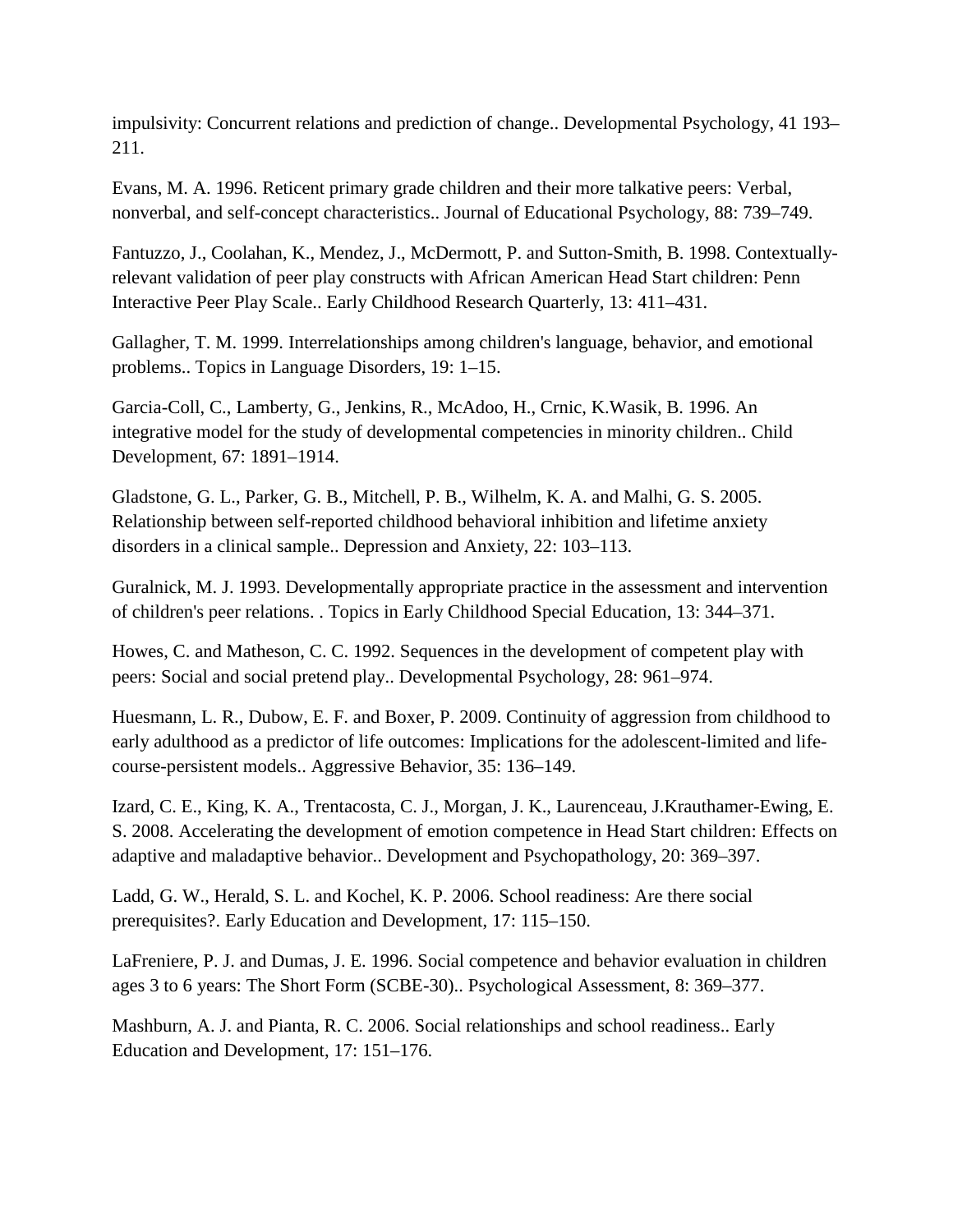Maszk, P., Eisenberg, N. and Guthrie, I. K. 1999. Relations of children's social status to their emotionality and regulation: A short-term longitudinal study.. Merrill-Palmer Quarterly, 3: 468– 492.

Mendez, J. L., Fantuzzo, J. and Cicchetti, D. 2002. Profiles of social competence among lowincome African American preschool children.. Child Development, 73: 1085–1100.

Mendez, J., McDermott, P. and Fantuzzo, J. 2002. Identifying and promoting social competence with African American preschool children: Developmental and contextual considerations.. Psychology in the Schools, 39: 111–123.

National Institute of Child Health and Human Development Early Child Care Research Network. 2004. Trajectories of physical aggression from toddlerhood to middle childhood.. Monographs of the Society for Research in Child Development, 69: vii–129

Parker, J. G. and Asher, S. R. 1987. Peer relations and later personal adjustment: Are lowaccepted children at risk?. Psychological Bulletin, 102: 357–389.

Qi, C. H. and Kaiser, A. P. 2003. Behavior problems of preschool children from low-income families: Review of the literature.. Topics in Early Childhood Special Education, 23: 188–216.

Raver, C. C. and Zigler, E. F. 1997. Social competence: An untapped dimension in evaluating Head Start's success.. Early Childhood Research Quarterly, 12: 363–385.

Rosenbaum, J. F., Biederman, J., Hirshfeld, D. R., Bolduc, E. A. and Chaloff, J. 1991. Behavioral inhibition in children: A possible precursor to panic disorder or social phobia.. Journal of Clinical Psychiatry, 52: 5–9.

Rubin, K. H., Burgess, K. B. and Hastings, P. D. 2002. Stability and social–behavioral consequences of toddlers' inhibited temperament and parenting behaviors.. Child Development, 73: 483–495.

Rubin, K. H., Hastings, P. H., Stewart, S. L., Henderson, H. A. and Chen, X. 1997. The consistency and concomitants of inhibition: Some of the children, all of the time.. Child Development, 68: 467–483.

Rubin, K. H., Hymel, S. and Mills, R. S. L. 1989. Sociability and social withdrawal in childhood: Stability and outcomes.. Journal of Personality, 57: 237–255.

Schwartz, C. E., Snidman, N. and Kagan, J. 1999. Adolescent social anxiety as an outcome of inhibited temperament in childhood.. Journal of the American Academy of Child and Adolescent Psychiatry, 38: 1008–1015.